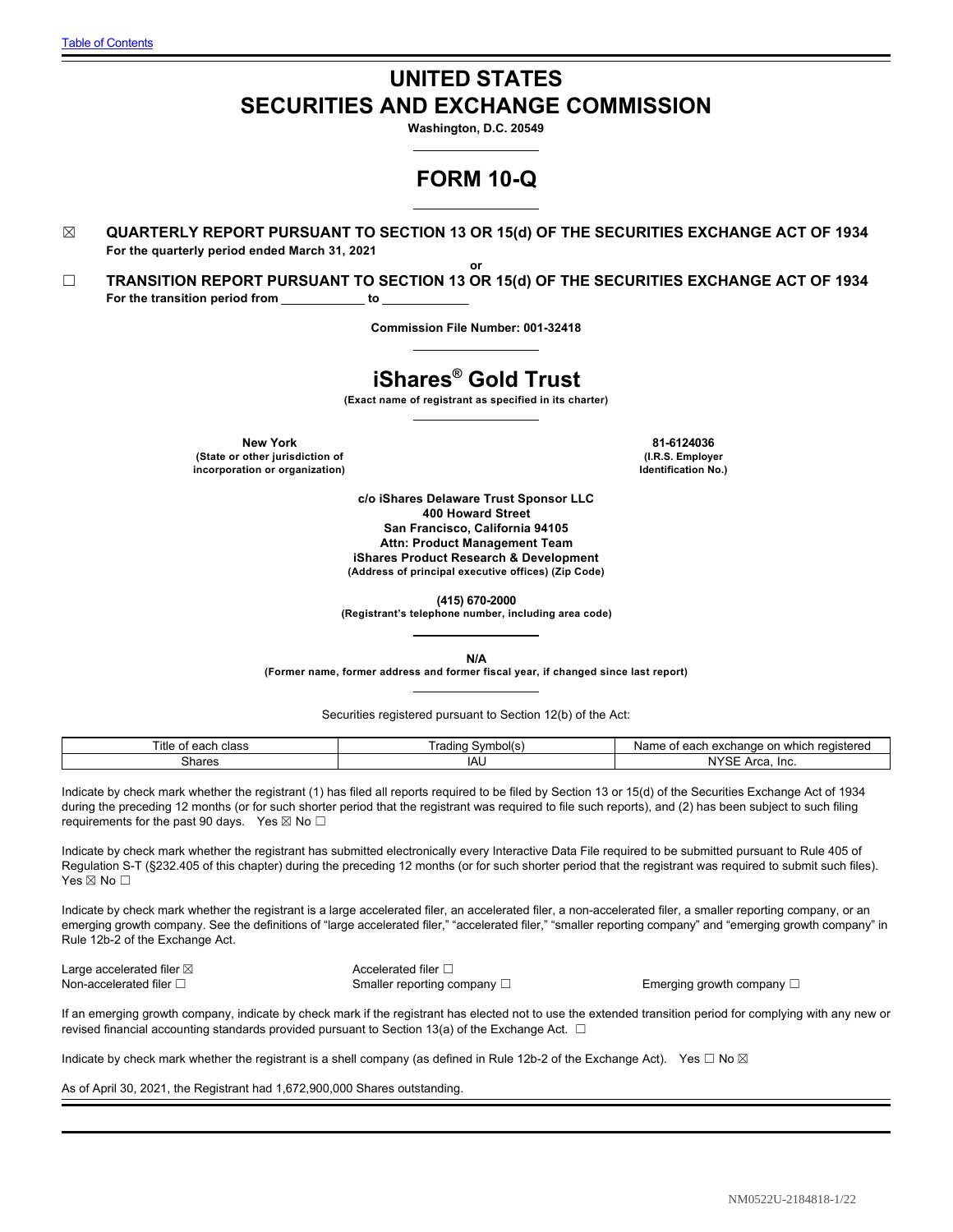# <span id="page-1-0"></span>**Table of Contents**

|                   |                                                                                        | Page            |
|-------------------|----------------------------------------------------------------------------------------|-----------------|
|                   | <b>PART I - FINANCIAL INFORMATION</b>                                                  |                 |
| Item 1.           | <b>Financial Statements (Unaudited)</b>                                                | 1               |
|                   | Statements of Assets and Liabilities at March 31, 2021 and December 31, 2020           | 1               |
|                   | Statements of Operations for the three months ended March 31, 2021 and 2020            | $\overline{2}$  |
|                   | Statements of Changes in Net Assets for the three months ended March 31, 2021 and 2020 | $\overline{3}$  |
|                   | Statements of Cash Flows for the three months ended March 31, 2021 and 2020            | $\overline{5}$  |
|                   | Schedules of Investments at March 31, 2021 and December 31, 2020                       | $\underline{6}$ |
|                   | <b>Notes to Financial Statements</b>                                                   | Z               |
| Item 2.           | Management's Discussion and Analysis of Financial Condition and Results of Operations  | 11              |
| Item 3.           | <b>Quantitative and Qualitative Disclosures About Market Risk</b>                      | 12              |
| Item 4.           | <b>Controls and Procedures</b>                                                         | 12              |
|                   | <b>PART II - OTHER INFORMATION</b>                                                     |                 |
| Item 1.           | <b>Legal Proceedings</b>                                                               | 13              |
| Item 1A.          | <b>Risk Factors</b>                                                                    | <u>13</u>       |
| Item 2.           | Unregistered Sales of Equity Securities and Use of Proceeds                            | 14              |
| Item 3.           | <b>Defaults Upon Senior Securities</b>                                                 | <u>14</u>       |
| Item 4.           | <b>Mine Safety Disclosures</b>                                                         | 14              |
| Item 5.           | <b>Other Information</b>                                                               | <u>14</u>       |
| Item 6.           | <b>Exhibits</b>                                                                        | 15              |
| <b>SIGNATURES</b> |                                                                                        | 16              |
|                   |                                                                                        |                 |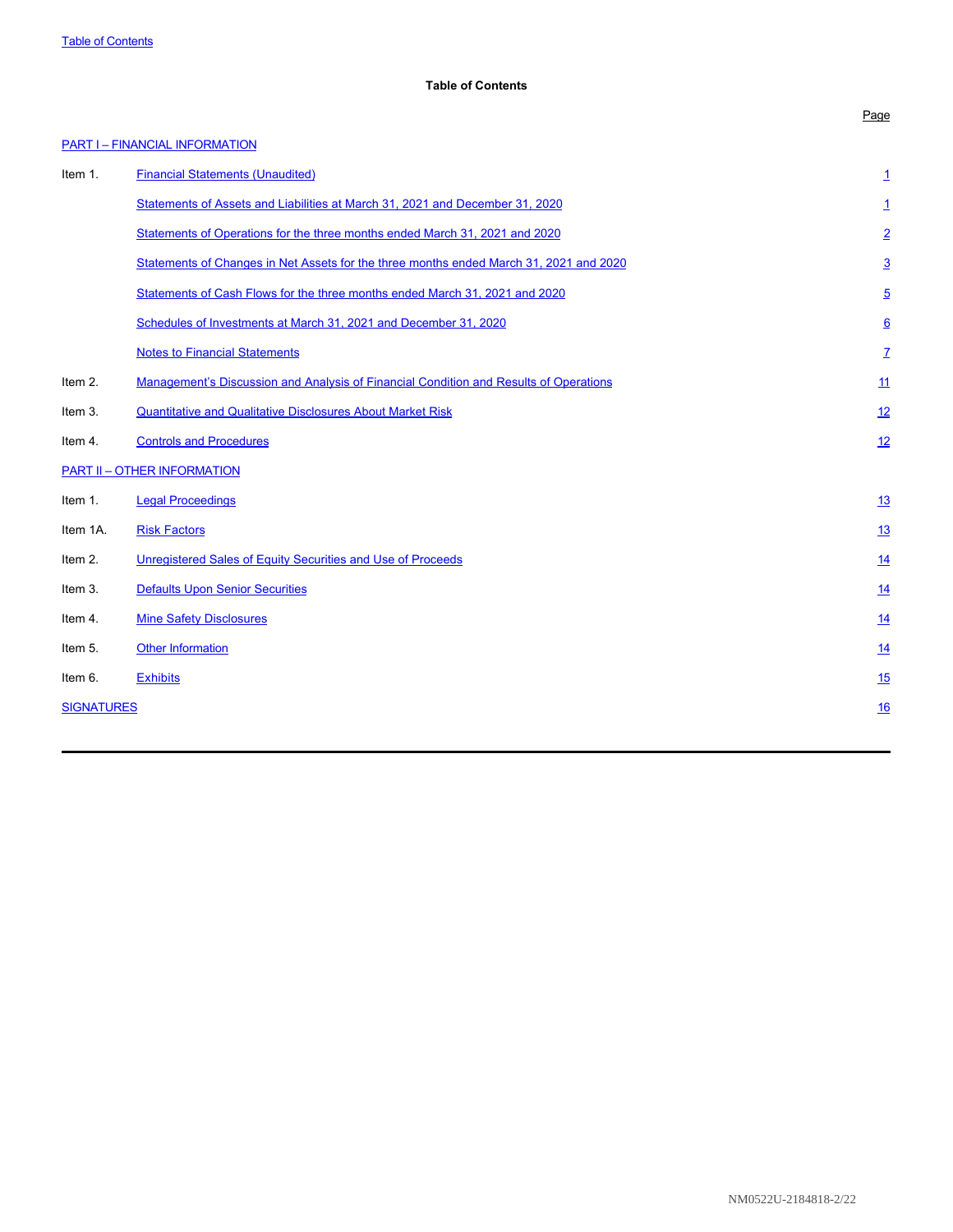# **Item 1. Financial Statements**

#### <span id="page-2-0"></span>**iShares® Gold Trust Statements of Assets and Liabilities (Unaudited)** At March 31, 2021 and December 31, 2020

|                                                          | March 31,<br>2021    | December 31,<br>2020   |
|----------------------------------------------------------|----------------------|------------------------|
| <b>Assets</b>                                            |                      |                        |
| Investment in gold bullion, at fair value <sup>(a)</sup> | \$<br>27,398,975,237 | 31,924,891,396<br>\$   |
| <b>Total Assets</b>                                      | 27,398,975,237       | 31,924,891,396         |
|                                                          |                      |                        |
| <b>Liabilities</b>                                       |                      |                        |
| Sponsor's fees payable                                   |                      | 5,968,228<br>6,622,260 |
| <b>Total Liabilities</b>                                 |                      | 5,968,228<br>6,622,260 |
|                                                          |                      |                        |
| Commitments and contingent liabilities (Note 6)          |                      |                        |
|                                                          |                      |                        |
| <b>Net Assets</b>                                        | 27,393,007,009       | 31,918,269,136         |
|                                                          |                      |                        |
| Shares issued and outstanding <sup>(b)</sup>             | 1,700,250,000        | 1,770,450,000          |
| Net asset value per Share (Note 2C)                      | \$                   | \$<br>18.03<br>16.11   |
|                                                          |                      |                        |
|                                                          |                      |                        |

(a) Cost of investment in gold bullion:  $$24,106,918,759$  and  $$25,014,142,586$ , respectively.<br>(b) No par value, unlimited amount authorized.

No par value, unlimited amount authorized.

*See notes to financial statements.*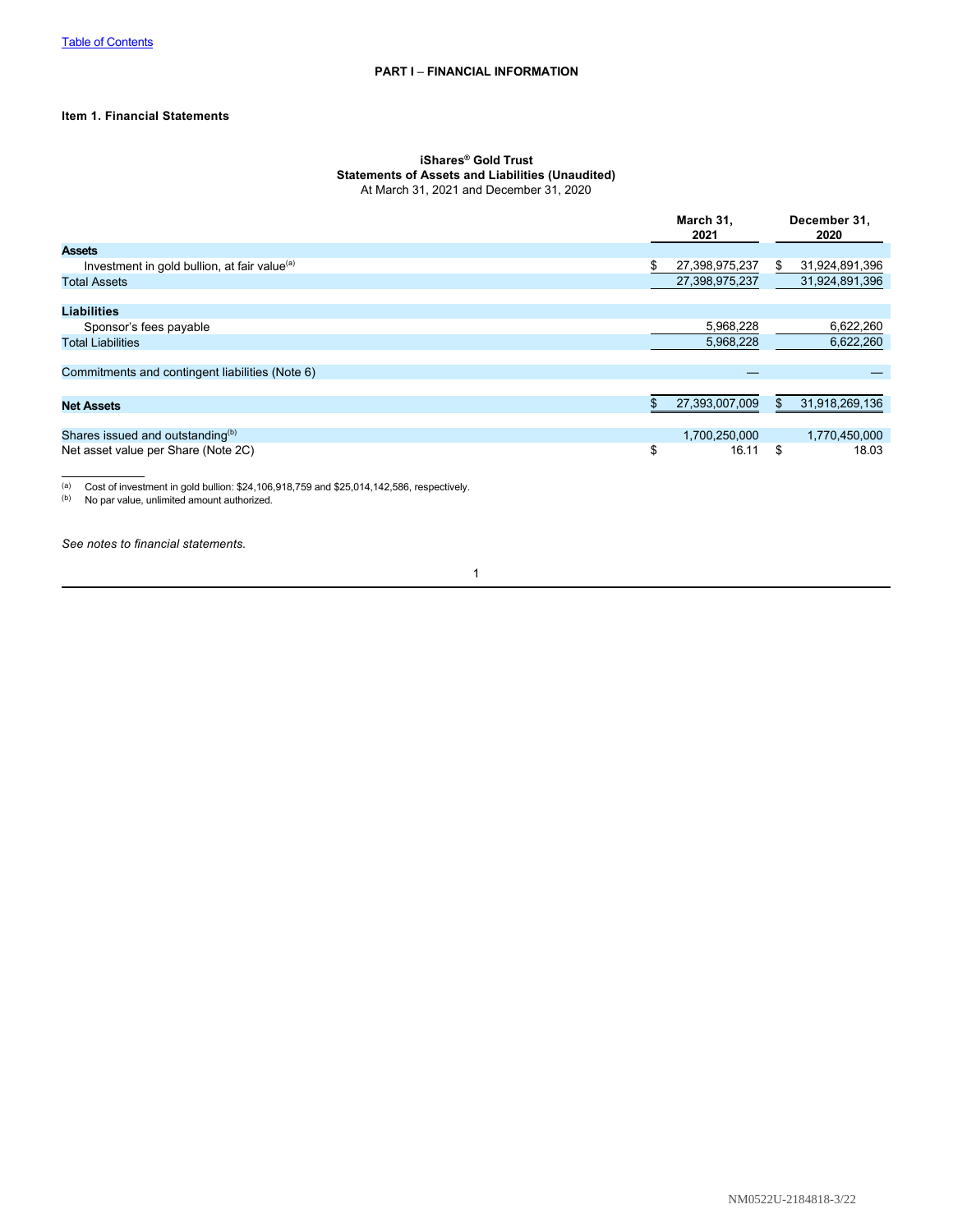### <span id="page-3-0"></span>**iShares® Gold Trust Statements of Operations (Unaudited)** For the three months ended March 31, 2021 and 2020

|                                                                 | <b>Three Months Ended</b><br>March 31, |    |                |
|-----------------------------------------------------------------|----------------------------------------|----|----------------|
|                                                                 | 2021                                   |    | 2020           |
| <b>Expenses</b>                                                 |                                        |    |                |
| Sponsor's fees                                                  | 18,536,656                             |    | 11,818,169     |
| <b>Total expenses</b>                                           | 18,536,656                             |    | 11,818,169     |
| Net investment loss                                             | (18,536,656)                           |    | (11, 818, 169) |
|                                                                 |                                        |    |                |
| Net Realized and Unrealized Gain (Loss)                         |                                        |    |                |
| Net realized gain from:                                         |                                        |    |                |
| Gold bullion sold to pay expenses                               | 3,764,720                              |    | 1,813,190      |
| Gold bullion distributed for the redemption of Shares           | 254,372,227                            |    | 149,833,292    |
| Net realized gain                                               | 258,136,947                            |    | 151,646,482    |
| Net change in unrealized appreciation/depreciation              | (3,618,692,332)                        |    | 831,013,860    |
| Net realized and unrealized gain (loss)                         | (3,360,555,385)                        |    | 982,660,342    |
|                                                                 |                                        |    |                |
| Net increase (decrease) in net assets resulting from operations | (3,379,092,041)                        | S. | 970,842,173    |
|                                                                 |                                        |    |                |
| Net increase (decrease) in net assets per Share <sup>(a)</sup>  | \$<br>$(1.93)$ \$                      |    | 0.77           |

(a) Net increase (decrease) in net assets per Share based on average shares outstanding during the period.

*See notes to financial statements.*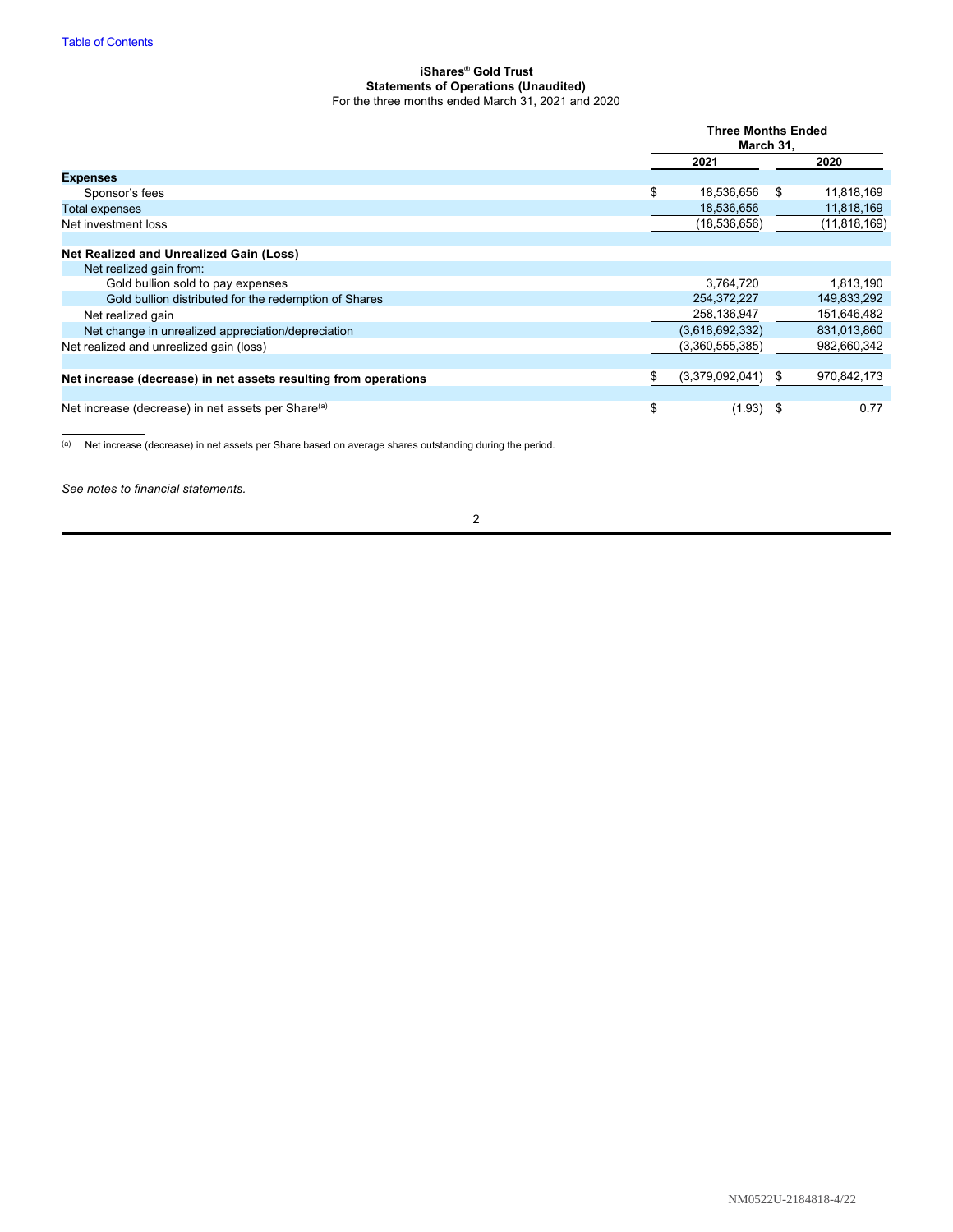## <span id="page-4-0"></span>**iShares® Gold Trust Statements of Changes in Net Assets (Unaudited)** For the three months ended March 31, 2021

|                                                            | <b>Three Months Ended</b><br>March 31, 2021 |
|------------------------------------------------------------|---------------------------------------------|
| Net Assets at December 31, 2020                            | \$<br>31,918,269,136                        |
| <b>Operations:</b>                                         |                                             |
| Net investment loss                                        | (18, 536, 656)                              |
| Net realized gain                                          | 258,136,947                                 |
| Net change in unrealized appreciation/depreciation         | (3,618,692,332)                             |
| Net decrease in net assets resulting from operations       | (3,379,092,041)                             |
| <b>Capital Share Transactions:</b>                         |                                             |
| <b>Contributions for Shares issued</b>                     | 533,856,902                                 |
| Distributions for Shares redeemed                          | (1,680,026,988)                             |
| Net decrease in net assets from capital share transactions | (1, 146, 170, 086)                          |
| Decrease in net assets                                     | (4,525,262,127)                             |
| Net Assets at March 31, 2021                               | \$<br>27,393,007,009                        |
| Shares issued and redeemed                                 |                                             |
| Shares issued                                              | 30,450,000                                  |
| Shares redeemed                                            | (100, 650, 000)                             |
| Net decrease in Shares issued and outstanding              | (70, 200, 000)                              |

*See notes to financial statements.*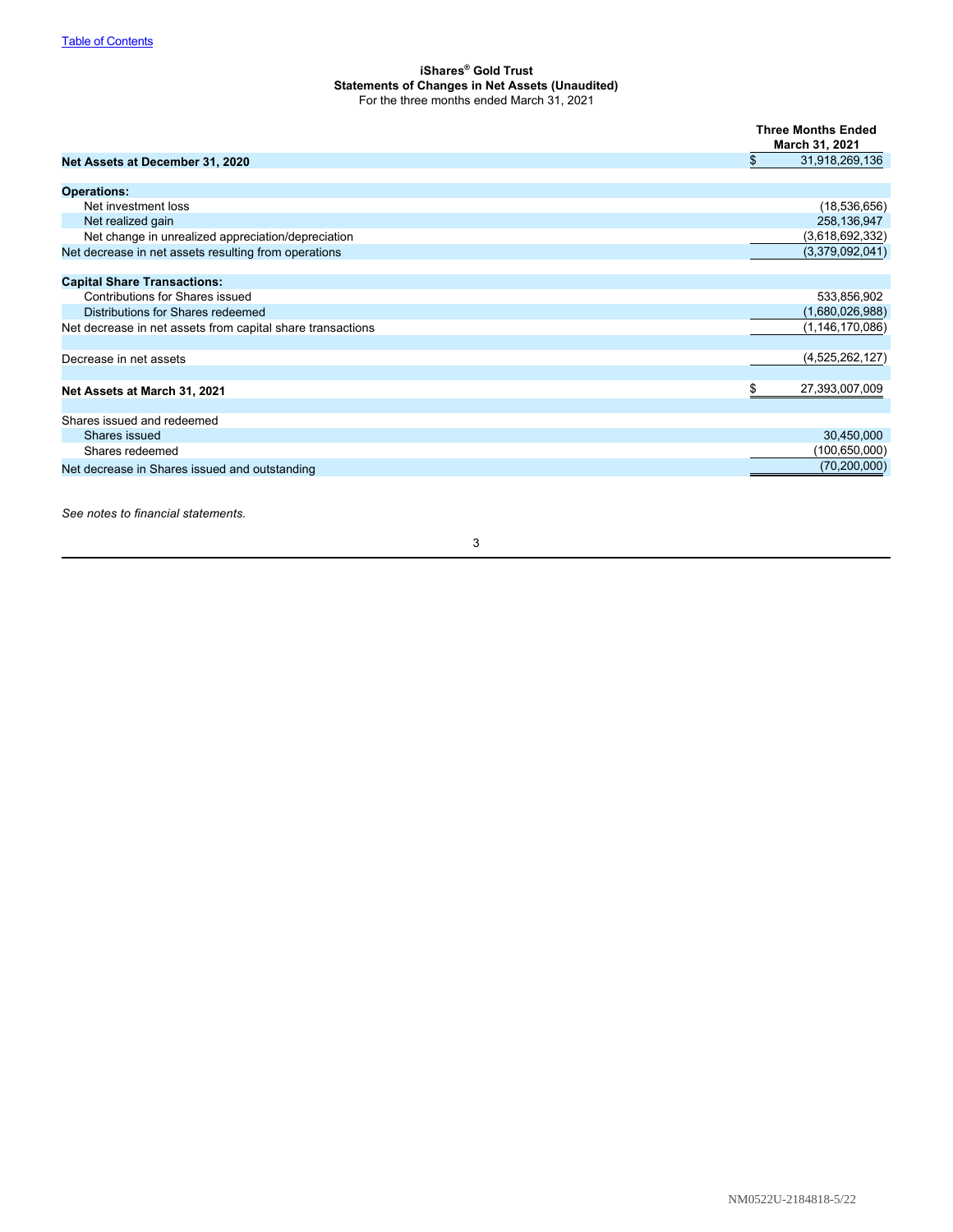## **iShares® Gold Trust Statements of Changes in Net Assets (Unaudited)** For the three months ended March 31, 2020

|                                                            | <b>Three Months Ended</b><br>March 31, 2020 |
|------------------------------------------------------------|---------------------------------------------|
| Net Assets at December 31, 2019                            | $\mathfrak{L}$<br>17,628,525,082            |
| <b>Operations:</b>                                         |                                             |
| Net investment loss                                        | (11,818,169)                                |
| Net realized gain                                          | 151,646,482                                 |
| Net change in unrealized appreciation/depreciation         | 831,013,860                                 |
| Net increase in net assets resulting from operations       | 970,842,173                                 |
| <b>Capital Share Transactions:</b>                         |                                             |
| Contributions for Shares issued                            | 2,615,209,304                               |
| Distributions for Shares redeemed                          | (991, 396, 287)                             |
| Net increase in net assets from capital share transactions | 1,623,813,017                               |
| Increase in net assets                                     | 2,594,655,190                               |
| Net Assets at March 31, 2020                               | \$<br>20,223,180,272                        |
| Shares issued and redeemed                                 |                                             |
| Shares issued                                              | 171,400,000                                 |
| Shares redeemed                                            | (66, 550, 000)                              |
| Net increase in Shares issued and outstanding              | 104,850,000                                 |

*See notes to financial statements.*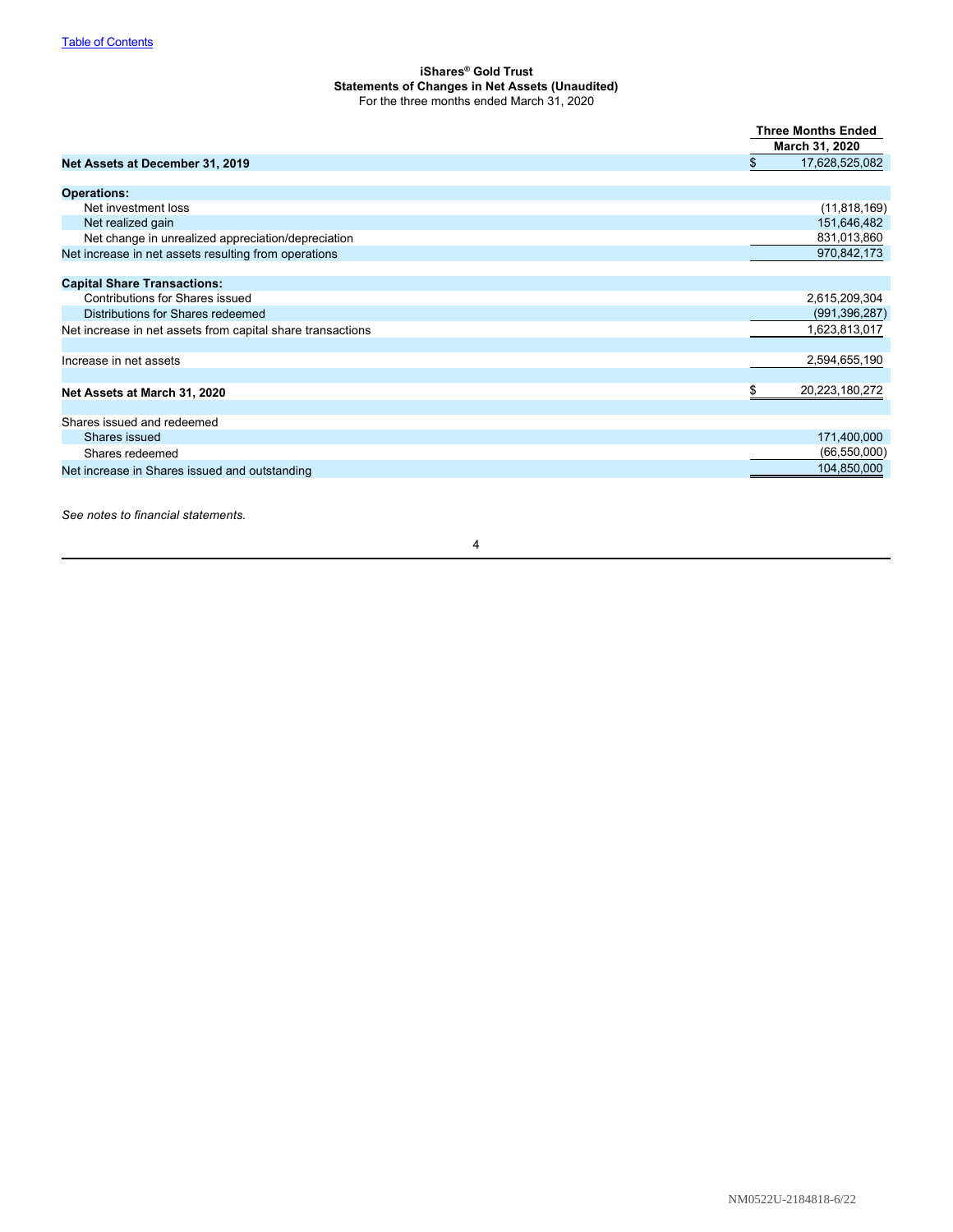## <span id="page-6-0"></span>**iShares® Gold Trust Statements of Cash Flows (Unaudited)** For the three months ended March 31, 2021 and 2020

|                                                                                                                                                    | <b>Three Months Ended</b><br>March 31, |                      |    |                 |
|----------------------------------------------------------------------------------------------------------------------------------------------------|----------------------------------------|----------------------|----|-----------------|
|                                                                                                                                                    |                                        | 2021                 |    | 2020            |
| <b>Cash Flows from Operating Activities</b>                                                                                                        |                                        |                      |    |                 |
| Proceeds from gold bullion sold to pay expenses                                                                                                    | \$                                     | 19,190,688           | \$ | 11,284,961      |
| Expenses - Sponsor's fees paid                                                                                                                     |                                        | (19, 190, 688)       |    | (11, 284, 961)  |
| Net cash provided by operating activities                                                                                                          |                                        |                      |    |                 |
| Increase (decrease) in cash                                                                                                                        |                                        |                      |    |                 |
| Cash, beginning of period                                                                                                                          |                                        |                      |    |                 |
| Cash, end of period                                                                                                                                | \$                                     |                      |    |                 |
|                                                                                                                                                    |                                        |                      |    |                 |
| Reconciliation of Net Increase (Decrease) in Net Assets Resulting from Operations to Net Cash<br><b>Provided by (Used in) Operating Activities</b> |                                        |                      |    |                 |
| Net increase (decrease) in net assets resulting from operations                                                                                    | \$                                     | $(3,379,092,041)$ \$ |    | 970,842,173     |
| Adjustments to reconcile net increase (decrease) in net assets resulting from operations to net cash                                               |                                        |                      |    |                 |
| provided by (used in) operating activities:                                                                                                        |                                        |                      |    |                 |
| Proceeds from gold bullion sold to pay expenses                                                                                                    |                                        | 19,190,688           |    | 11,284,961      |
| Net realized (gain) loss                                                                                                                           |                                        | (258, 136, 947)      |    | (151, 646, 482) |
| Net change in unrealized appreciation/depreciation                                                                                                 |                                        | 3,618,692,332        |    | (831,013,860)   |
| Change in operating assets and liabilities:                                                                                                        |                                        |                      |    |                 |
| Sponsor's fees payable                                                                                                                             |                                        | (654, 032)           |    | 533,208         |
| Net cash provided by (used in) operating activities                                                                                                |                                        |                      |    |                 |
| Supplemental disclosure of non-cash information:                                                                                                   |                                        |                      |    |                 |
| Gold bullion contributed for Shares issued                                                                                                         | \$                                     | 533,856,902          | \$ | 2,615,209,304   |
| Gold bullion distributed for Shares redeemed                                                                                                       | \$                                     | $(1,680,026,988)$ \$ |    | (991, 396, 287) |
|                                                                                                                                                    |                                        |                      |    |                 |

*See notes to financial statements.*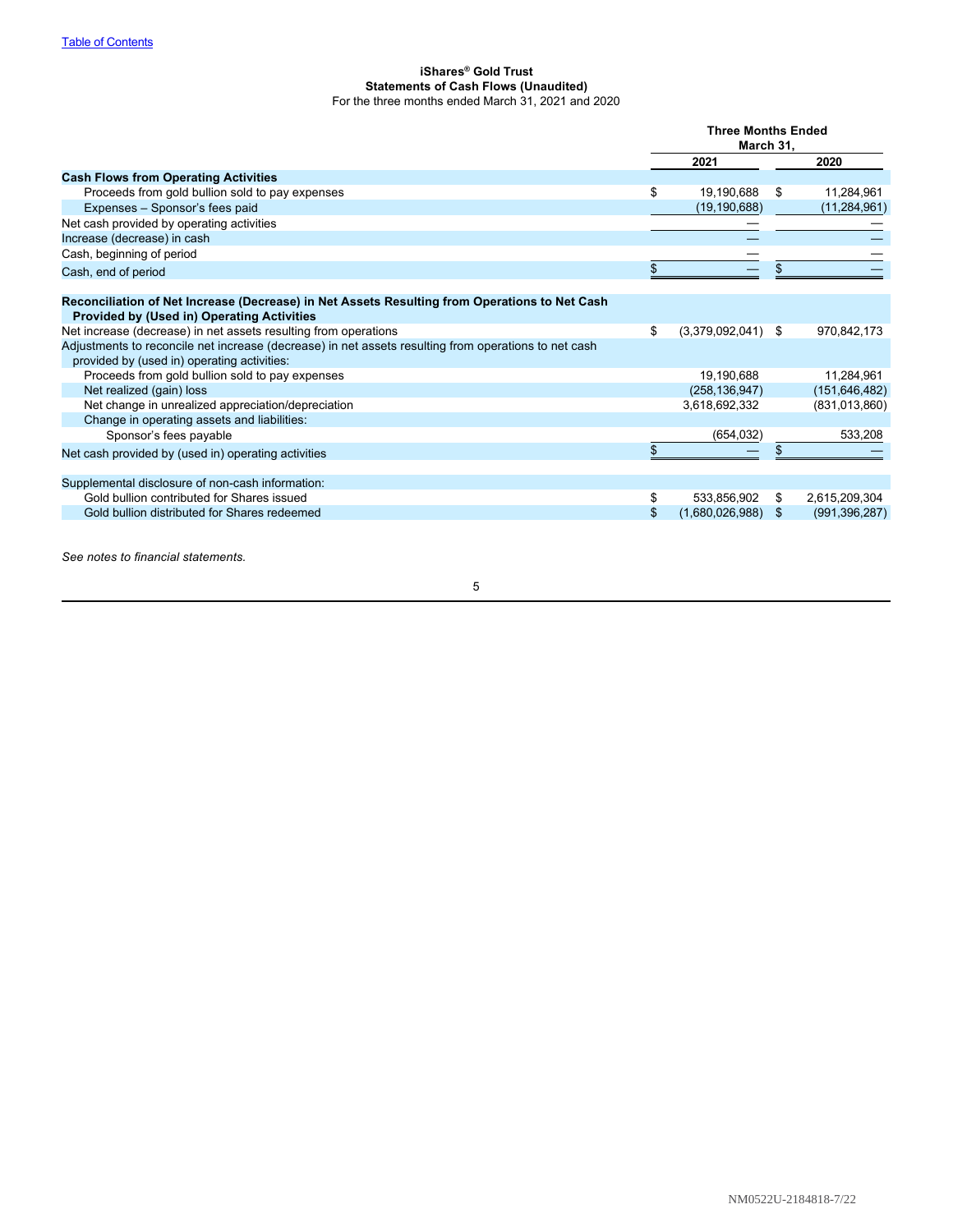# <span id="page-7-0"></span>**iShares® Gold Trust Schedules of Investments (Unaudited)**

At March 31, 2021 and December 31, 2020

# **March 31, 2021**

| <b>Description</b>            | <b>Ounces</b>                      | Cost                 | <b>Fair Value</b>    |
|-------------------------------|------------------------------------|----------------------|----------------------|
| Gold bullion                  | 16,202,345                         | \$<br>24,106,918,759 | \$<br>27,398,975,237 |
|                               |                                    |                      |                      |
| Total Investments - 100.02%   |                                    |                      | 27,398,975,237       |
| Less Liabilities $- (0.02)\%$ |                                    |                      | (5,968,228)          |
| Net Assets - 100.00%          |                                    |                      | 27,393,007,009       |
| <b>Description</b>            | December 31, 2020<br><b>Ounces</b> | Cost                 | <b>Fair Value</b>    |
| <b>Gold bullion</b>           | 16,881,652                         | \$<br>25,014,142,586 | \$<br>31,924,891,396 |
|                               |                                    |                      |                      |
| Total Investments - 100.02%   |                                    |                      | 31,924,891,396       |
| Less Liabilities $-$ (0.02)%  |                                    |                      | (6,622,260)          |
| Net Assets - 100.00%          |                                    |                      | 31,918,269,136       |
|                               |                                    |                      |                      |

*See notes to financial statements.*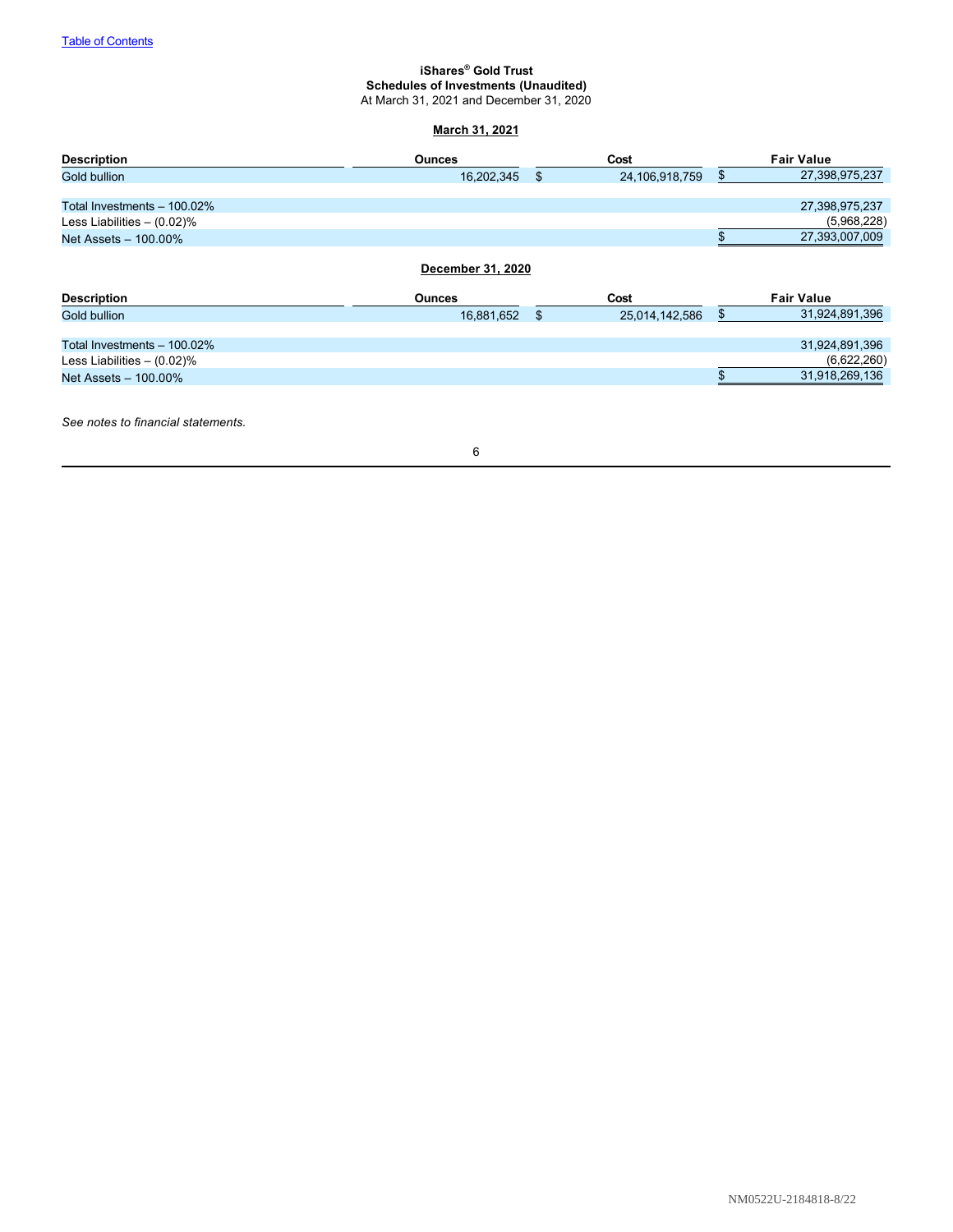### <span id="page-8-0"></span>**iShares® Gold Trust Notes to Financial Statements (Unaudited)** March 31, 2021

### **1 -Organization**

The iShares Gold Trust (the "Trust") was organized on January 21, 2005 as a New York trust. The trustee is The Bank of New York Mellon (the "Trustee"), which is responsible for the day-to-day administration of the Trust. The Trust's sponsor is iShares Delaware Trust Sponsor LLC, a Delaware limited liability company (the "Sponsor"). The Trust is governed by the provisions of the Fourth Amended and Restated Depositary Trust Agreement (the "Trust Agreement") executed by the Trustee and the Sponsor as of December 22, 2016. The Trust issues units of beneficial interest ("Shares") representing fractional undivided beneficial interests in its net assets.

The Trust seeks to reflect generally the performance of the price of gold. The Trust seeks to reflect such performance before payment of the Trust's expenses and liabilities. The Trust is designed to provide a vehicle for investors to make an investment similar to an investment in gold.

The accompanying unaudited financial statements were prepared in accordance with generally accepted accounting principles in the United States of America ("U.S. GAAP") for interim financial information and with the instructions for Form 10-Q and the rules and regulations of the U.S. Securities and Exchange Commission (the "SEC"). In the opinion of management, all material adjustments, consisting only of normal recurring adjustments considered necessary for a fair statement of the interim period financial statements, have been made. Interim period results are not necessarily indicative of results for a full-year period. These financial statements and the notes thereto should be read in conjunction with the Trust's financial statements included in its Annual Report on Form 10-K for the year ended December 31, 2020, as filed with the SEC on March 1, 2021.

The Trust qualifies as an investment company solely for accounting purposes and not for any other purpose and follows the accounting and reporting guidance under the Financial Accounting Standards Board Accounting Standards Codification Topic 946, *Financial Services - Investment Companies,* but is not registered, and is not required to be registered, as an investment company under the Investment Company Act of 1940, as amended.

## **2 -Significant Accounting Policies**

#### *A. Basis of Accounting*

The following significant accounting policies are consistently followed by the Trust in the preparation of its financial statements in conformity with U.S. GAAP. The preparation of financial statements in conformity with U.S. GAAP requires management to make certain estimates and assumptions that affect the reported amounts of assets and liabilities and disclosures of contingent assets and liabilities at the date of the financial statements and the reported amounts of revenue and expenses during the reporting period. Actual results could differ from those estimates.

Certain statements and captions in the financial statements for the prior periods have been changed to conform to the current financial statement presentation.

#### *B. Gold Bullion*

JPMorgan Chase Bank N.A., London branch (the "Custodian"), is responsible for the safekeeping of gold bullion owned by the Trust.

Fair value of the gold bullion held by the Trust is based on that day's London Bullion Market Association ("LBMA") Gold Price PM. "LBMA Gold Price PM" is the price per fine troy ounce of gold, stated in U.S. dollars, determined by ICE Benchmark Administration ("IBA") following an electronic auction consisting of one or more 30-second rounds starting at 3:00 p.m. (London time), on each day that the London gold market is open for business and published shortly thereafter. If there is no LBMA Gold Price PM on any day, the Trustee is authorized to use the most recently announced price of gold determined in an electronic auction hosted by IBA that begins at 10:30 a.m. (London time) ("LBMA Gold Price AM") unless the Trustee, in consultation with the Sponsor, determines that such price is inappropriate as a basis for evaluation.

Gain or loss on sales of gold bullion is calculated on a trade date basis using the average cost method.

|  | ٦ | I |  |
|--|---|---|--|
|  |   | I |  |
|  |   |   |  |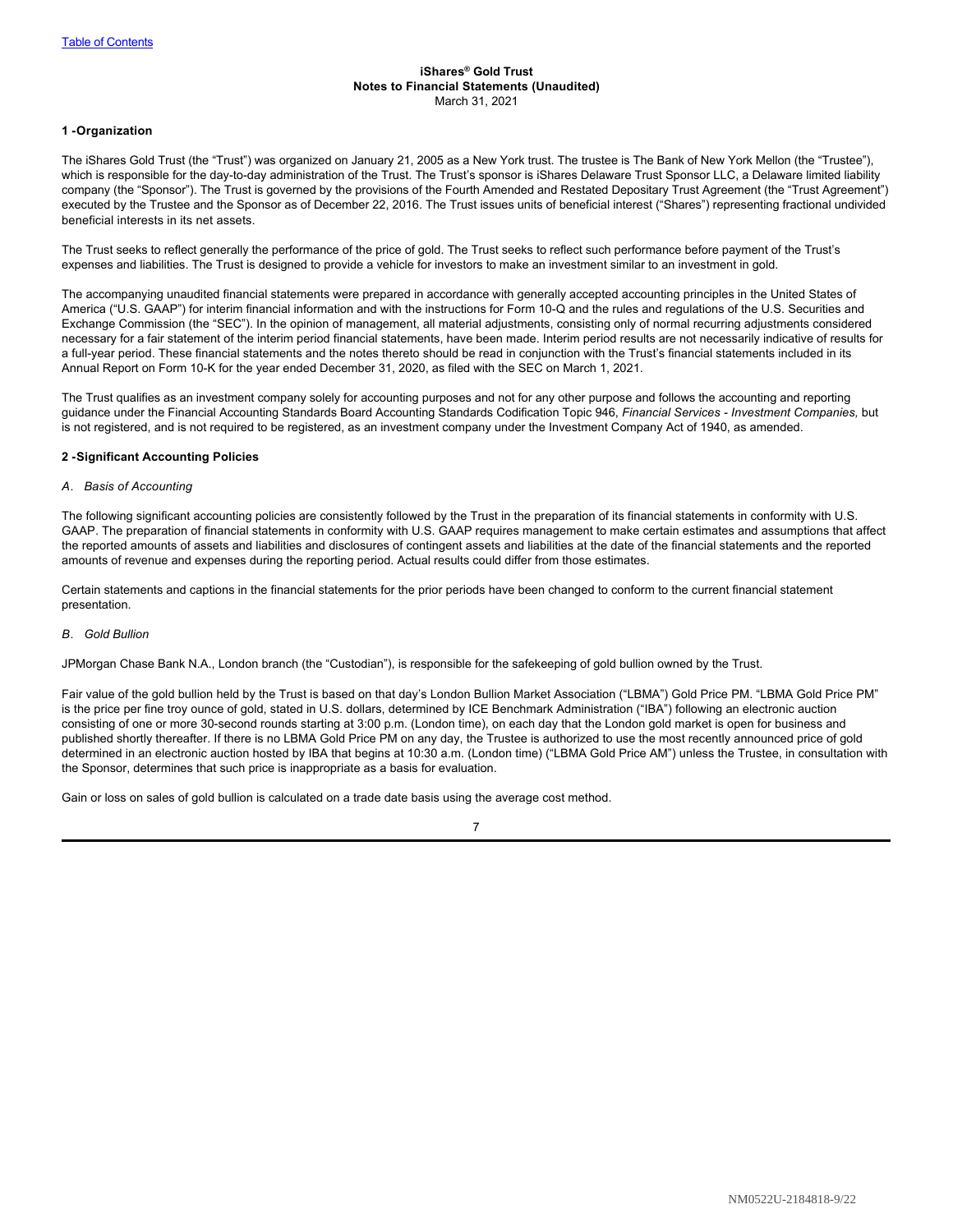# **[Table of Contents](#page-1-0)**

The following tables summarize activity in gold bullion for the three months ended March 31, 2021 and 2020:

|                                                    |               |                  | Fair              | <b>Realized</b> |
|----------------------------------------------------|---------------|------------------|-------------------|-----------------|
| Three Months Ended March 31, 2021                  | <b>Ounces</b> | Cost             | Value             | Gain (Loss)     |
| Beginning balance                                  | 16,881,652    | \$25,014,142,586 | \$31,924,891,396  | \$              |
| Gold bullion contributed                           | 290,219       | 533,856,902      | 533,856,902       |                 |
| Gold bullion distributed                           | (959, 139)    | (1,425,654,761)  | (1,680,026,988)   | 254,372,227     |
| Gold bullion sold to pay expenses                  | (10, 387)     | (15, 425, 968)   | (19, 190, 688)    | 3,764,720       |
| Net realized gain                                  |               |                  | 258,136,947       |                 |
| Net change in unrealized appreciation/depreciation |               |                  | (3,618,692,332)   |                 |
| <b>Ending balance</b>                              | 16,202,345    | \$24,106,918,759 | \$27,398,975,237  | 258,136,947     |
|                                                    |               |                  |                   |                 |
|                                                    |               |                  |                   | Realized        |
| Three Months Ended March 31, 2020                  | <b>Ounces</b> | Cost             | <b>Fair Value</b> | Gain (Loss)     |
| Beginning balance                                  | 11,577,252    | \$15,094,673,874 | \$17,632,155,037  | \$              |
| Gold bullion contributed                           | 1,637,506     | 2,615,209,304    | 2,615,209,304     |                 |
| Gold bullion distributed                           | (635, 791)    | (841, 562, 995)  | (991, 396, 287)   | 149,833,292     |
| Gold bullion sold to pay expenses                  | (7,201)       | (9,471,771)      | (11, 284, 961)    | 1,813,190       |
| Net realized gain                                  |               |                  | 151,646,482       |                 |
| Net change in unrealized appreciation/depreciation |               |                  | 831,013,860       |                 |

## *C. Calculation of Net Asset Value*

On each business day, as soon as practicable after 4:00 p.m. (New York time), the net asset value of the Trust is obtained by subtracting all accrued fees, expenses and other liabilities of the Trust from the fair value of the gold and other assets held by the Trust. The Trustee computes the net asset value per Share by dividing the net asset value of the Trust by the number of Shares outstanding on the date the computation is made.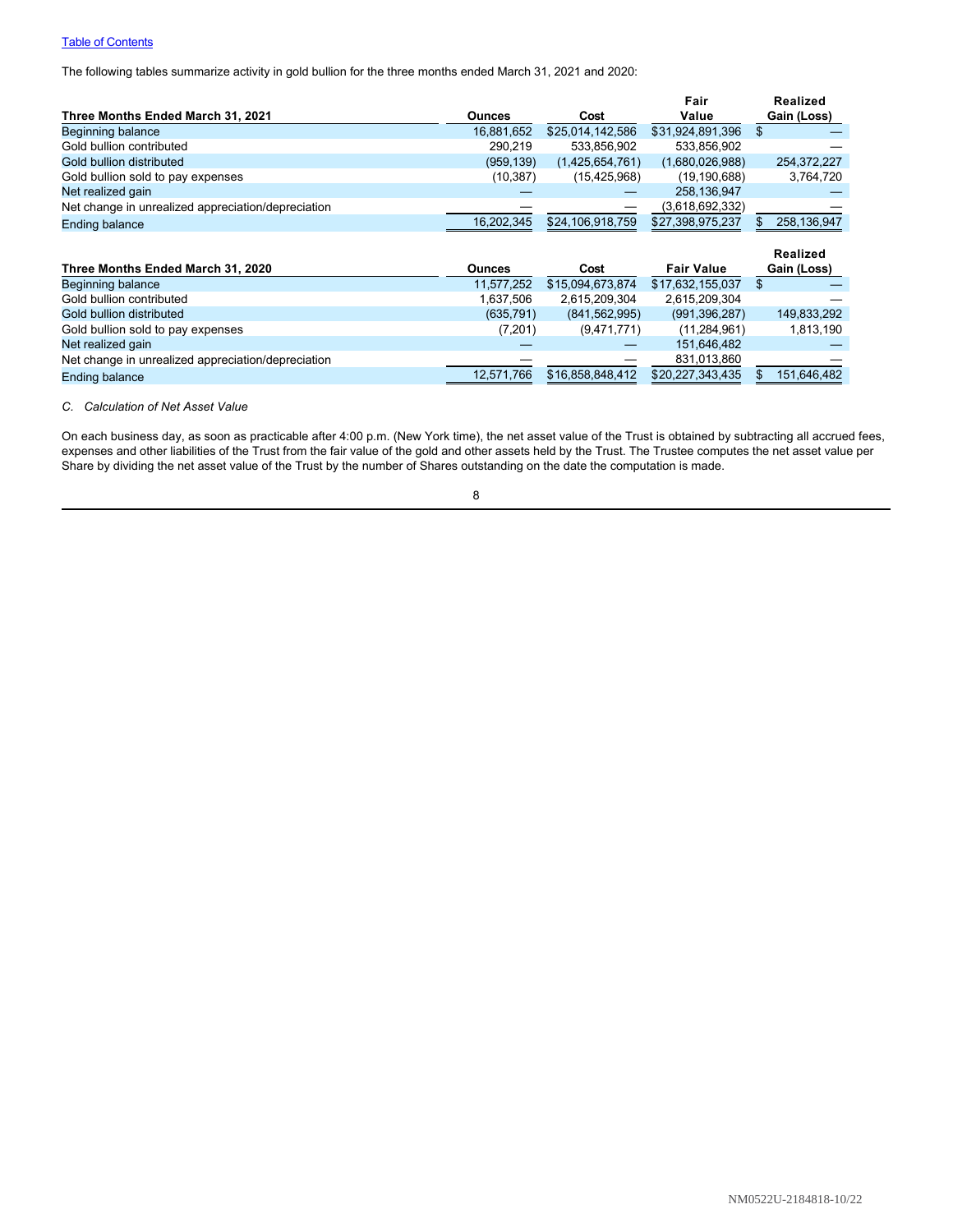#### *D. Offering of the Shares*

Trust Shares are issued and redeemed continuously in aggregations of 50,000 Shares in exchange for gold bullion rather than cash. Individual investors cannot purchase or redeem Shares in direct transactions with the Trust. The Trust only transacts with registered broker-dealers that are eligible to settle securities transactions through the book-entry facilities of the Depository Trust Company and that have entered into a contractual arrangement with the Trustee and the Sponsor governing, among other matters, the creation and redemption of Shares (such broker-dealers, the "Authorized Participants"). Holders of Shares of the Trust may redeem their Shares at any time acting through an Authorized Participant and in the prescribed aggregations of 50,000 Shares; *provided*, that redemptions of Shares may be suspended during any period while regular trading on NYSE Arca, Inc. ("NYSE Arca") is suspended or restricted, or in which an emergency exists as a result of which delivery, disposal or evaluation of gold is not reasonably practicable.

The per Share amount of gold exchanged for a purchase or redemption represents the per Share amount of gold held by the Trust, after giving effect to its **liabilities** 

When gold bullion is exchanged in settlement of a redemption, it is considered a sale of gold bullion for accounting purposes.

#### *E. Federal Income Taxes*

The Trust is treated as a grantor trust for federal income tax purposes and, therefore, no provision for federal income taxes is required. Any interest, expenses, gains and losses are passed through to the holders of Shares of the Trust.

The Sponsor has analyzed applicable tax laws and regulations and their application to the Trust as of March 31, 2021 and does not believe that there are any uncertain tax positions that require recognition of a tax liability.

#### **3 -Trust Expenses**

The Trust pays to the Sponsor a Sponsor's fee that accrues daily at an annualized rate equal to 0.25% of the net asset value of the Trust, paid monthly in arrears. The Sponsor has agreed to assume the following administrative and marketing expenses incurred by the Trust: the Trustee's fee, the Custodian's fee, NYSE Arca listing fees, SEC registration fees, printing and mailing costs, audit fees and expenses, and up to \$100,000 per annum in legal fees and expenses.

#### **4 -Related Parties**

The Sponsor and the Trustee are considered to be related parties to the Trust. The Trustee's fee is paid by the Sponsor and is not a separate expense of the Trust.

#### **5 -Indemnification**

The Trust Agreement provides that the Trustee shall indemnify the Sponsor, its directors, employees and agents against, and hold each of them harmless from, any loss, liability, cost, expense or judgment (including reasonable fees and expenses of counsel) (i) caused by the negligence or bad faith of the Trustee or (ii) arising out of any information furnished in writing to the Sponsor by the Trustee expressly for use in the registration statement, or any amendment thereto or periodic or other report filed with the SEC relating to the Shares that is not materially altered by the Sponsor.

The Trust Agreement provides that the Sponsor and its shareholders, directors, officers, employees, affiliates (as such term is defined under the Securities Act of 1933, as amended) and subsidiaries shall be indemnified from the Trust and held harmless against any loss, liability or expense incurred without their (1) negligence, bad faith, willful misconduct or willful malfeasance arising out of or in connection with the performance of their obligations under the Trust Agreement or any actions taken in accordance with the provisions of the Trust Agreement or (2) reckless disregard of their obligations and duties under the Trust Agreement.

The Trust has agreed that the Custodian will only be responsible for any loss or damage suffered by the Trust as a direct result of the Custodian's negligence, fraud or willful default in the performance of its duties.

#### **6 -Commitments and Contingent Liabilities**

In the normal course of business, the Trust may enter into contracts with service providers that contain general indemnification clauses. The Trust's maximum exposure under these arrangements is unknown as this would involve future claims that may be made against the Trust that have not yet occurred.

## **7 -Concentration Risk**

Substantially all of the Trust's assets are holdings of gold bullion, which creates a concentration risk associated with fluctuations in the price of gold. Accordingly, a decline in the price of gold will have an adverse effect on the value of the Shares of the Trust. Factors that may have the effect of causing a decline in the price of gold include large sales by the official sector (governments, central banks, and related institutions); a significant increase in the hedging activities of gold producers; significant changes in the attitude of speculators, investors and other market participants towards gold; global gold supply and demand; global or regional political, economic or financial events and situations; investors' expectations with respect to the rate of inflation; interest rates; investment and trading activities of hedge funds and commodity funds; other economic variables such as income growth, economic output, and monetary policies; and investor confidence.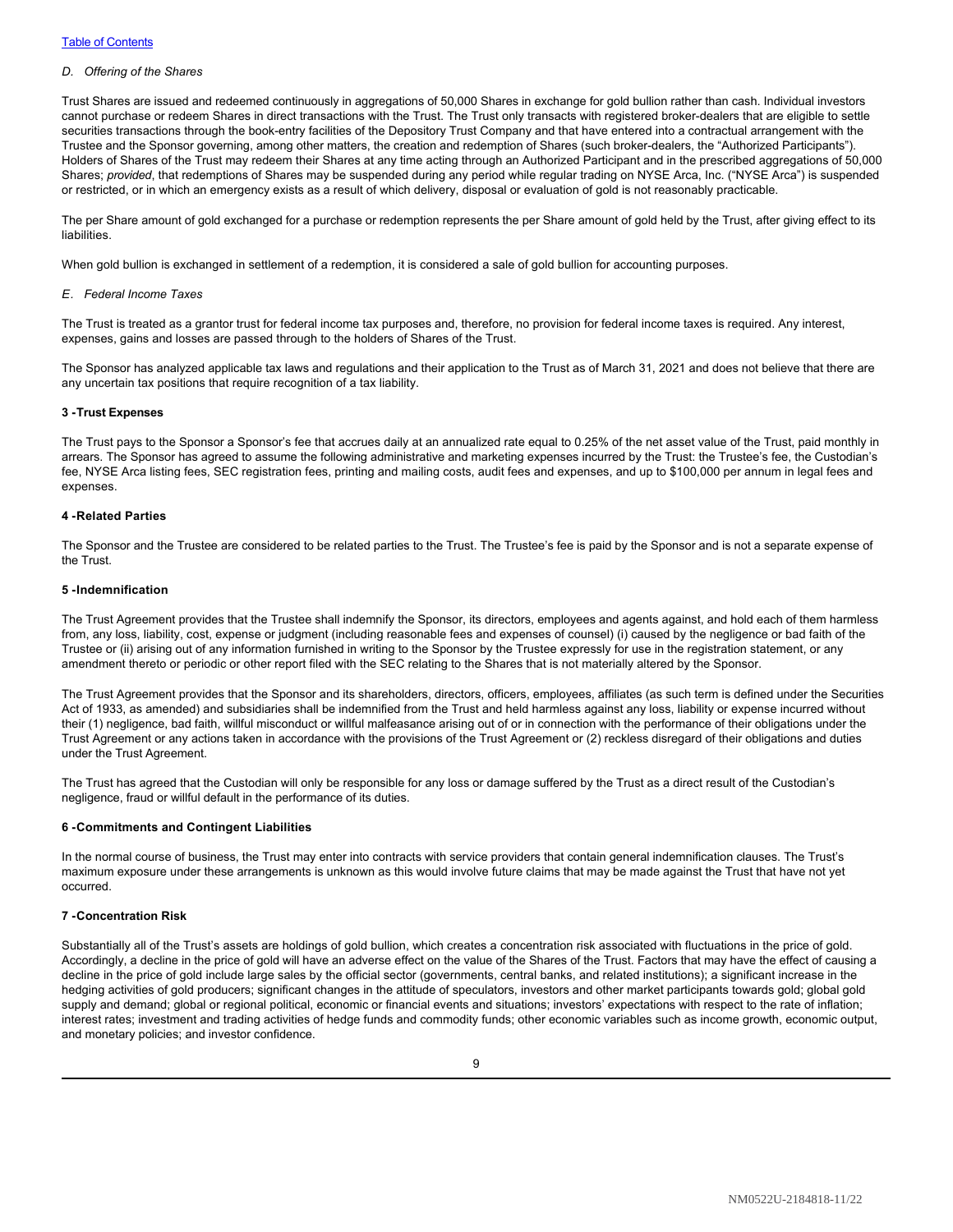## **8 -Financial Highlights**

The following financial highlights relate to investment performance and operations for a Share outstanding for the three months ended March 31, 2021 and 2020.

|                                                        |      | <b>Three Months Ended</b><br>March 31. |            |  |  |
|--------------------------------------------------------|------|----------------------------------------|------------|--|--|
|                                                        | 2021 |                                        | 2020       |  |  |
| Net asset value per Share, beginning of period         |      | 18.03                                  | 14.56      |  |  |
| Net investment loss <sup>(a)</sup>                     |      | (0.01)                                 | (0.01)     |  |  |
| Net realized and unrealized gain (loss) <sup>(b)</sup> |      | (1.91)                                 | 0.82       |  |  |
| Net increase (decrease) in net assets from operations  |      | (1.92)                                 | 0.81       |  |  |
| Net asset value per Share, end of period               |      | 16.11                                  | 15.37      |  |  |
| Total return, at net asset value <sup>(c), (d)</sup>   |      | $(10.65)\%$                            | 5.56%      |  |  |
| Ratio to average net assets:                           |      |                                        |            |  |  |
| Net investment loss <sup>(e)</sup>                     |      | $(0.25)\%$                             | $(0.25)\%$ |  |  |
| Expenses <sup>(e)</sup>                                |      | 0.25%                                  | 0.25%      |  |  |

(a) Based on average Shares outstanding during the period.<br>(b) The amounts reported for a Share outstanding may no The amounts reported for a Share outstanding may not accord with the change in aggregate gains and losses on investment for the period due to the timing of Trust Share transactions in relation to the fluctuating fair values of the Trust's underlying investment.

- $(1)$  Based on the change in net asset value of a Share during the period.<br>(d) Percentage is not annualized
- Percentage is not annualized.

(e) Percentage is annualized.

#### **9 -Investment Valuation**

U.S. GAAP defines fair value as the price the Trust would receive to sell an asset or pay to transfer a liability in an orderly transaction between market participants at the measurement date. The Trust's policy is to value its investment at fair value.

Various inputs are used in determining the fair value of assets and liabilities. Inputs may be based on independent market data ("observable inputs") or they may be internally developed ("unobservable inputs"). These inputs are categorized into a disclosure hierarchy consisting of three broad levels for financial reporting purposes. The level of a value determined for an asset or liability within the fair value hierarchy is based on the lowest level of any input that is significant to the fair value measurement in its entirety. The three levels of the fair value hierarchy are as follows:

- Level 1 −  Unadjusted quoted prices in active markets for identical assets or liabilities;
- Level 2 −  Inputs other than quoted prices included within Level 1 that are observable for the asset or liability either directly or indirectly, including quoted prices for similar assets or liabilities in active markets, quoted prices for identical or similar assets or liabilities in markets that are not considered to be active, inputs other than quoted prices that are observable for the asset or liability, and inputs that are derived principally from or corroborated by observable market data by correlation or other means; and
- Level 3 −  Unobservable inputs that are unobservable for the asset or liability, including the Trust's assumptions used in determining the fair value of investments.

At March 31, 2021 and December 31, 2020, the value of the gold bullion held by the Trust is categorized as Level 1.

#### **10 - Subsequent Events**

Management's evaluation of the impact of all subsequent events on the Trust's financial statements was completed through the date the financial statements were available to be issued and the following item was noted:

On March 3, 2021, BlackRock announced a one-for-two reverse stock split for the iShares Gold Trust, which will be effective on May 24, 2021, at market open. The impact of the reverse stock split will be to decrease the number of shares outstanding by a factor of two, while increasing the net assets per share by a factor of two, resulting in no effect on the net assets of the Trust.

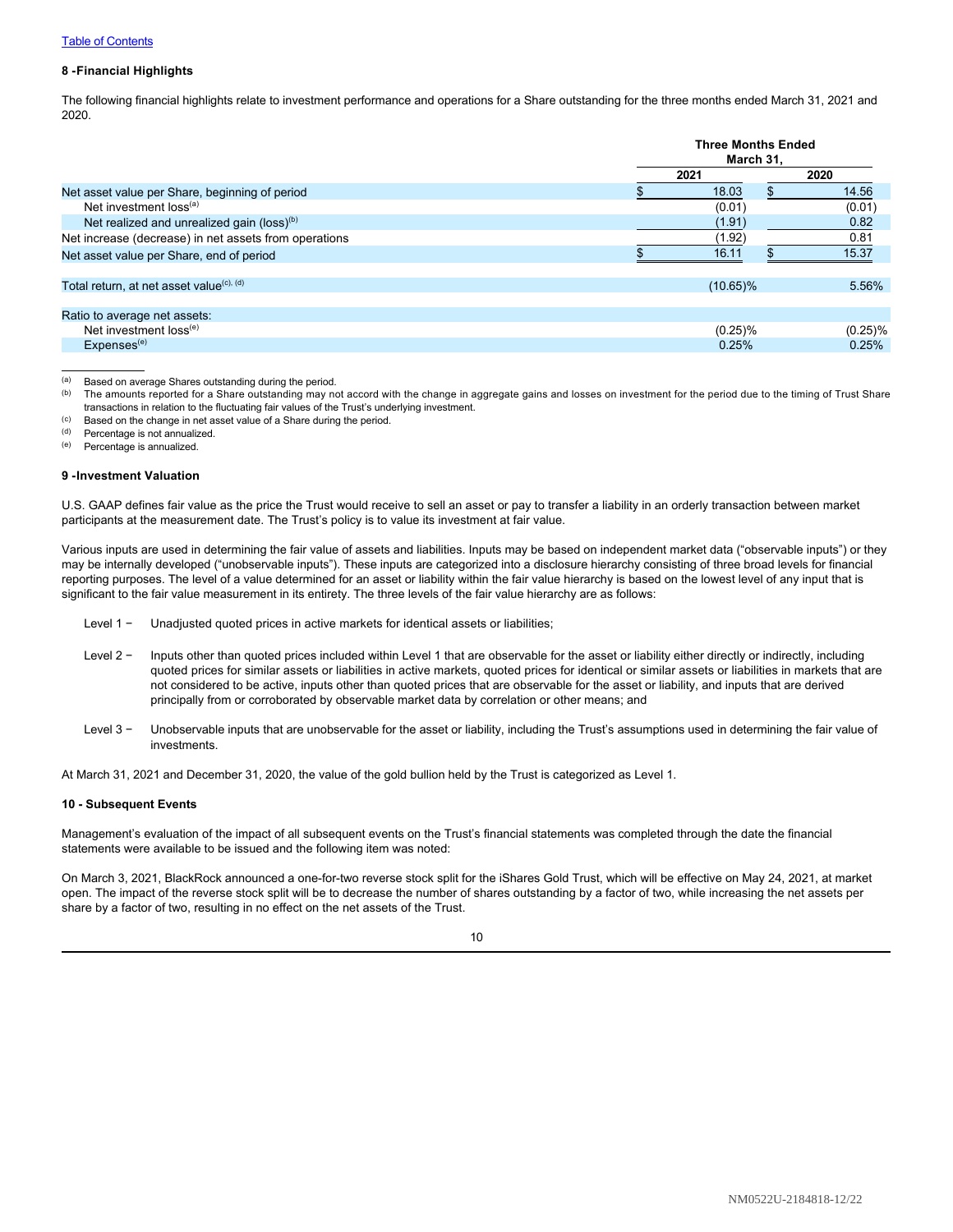#### <span id="page-12-0"></span>**Item 2. Management**'**s Discussion and Analysis of Financial Condition and Results of Operations.**

*This information should be read in conjunction with the financial statements and notes to financial statements included in Item 1 of Part I of this Form 10*‑*Q. The discussion and analysis that follows may contain statements that relate to future events or future performance. In some cases, such* forward-looking statements can be identified by terminology such as "may," "should," "could," "expect," "plan," "anticipate," "believe," "estimate," "predict," "*potential*" *or the negative of these terms or other comparable terminology. These statements are only predictions. Actual events or results may differ materially. These statements are based upon certain assumptions and analyses made by the Sponsor on the basis of its perception of historical trends, current conditions and expected future developments, as well as other factors it believes are appropriate in the circumstances. Whether or not actual results and developments will conform to the Sponsor*'*s expectations and predictions, however, is subject to a number of risks and uncertainties, including the special considerations discussed below, general economic, market and business conditions, changes in laws or regulations, including those concerning taxes, made by governmental authorities or regulatory bodies, and other world economic and political developments. Although the Sponsor does not make forward-looking statements unless it believes it has a reasonable basis for doing so, the Sponsor cannot guarantee their accuracy. Except as required by applicable disclosure laws, neither the Trust nor the Sponsor is under a duty to update any of the forward-looking statements to conform such statements to actual results or to a change in the Sponsor*'*s expectations or predictions.*

#### **Introduction**

The iShares Gold Trust (the "Trust") is a grantor trust formed under the laws of the State of New York. The Trust does not have any officers, directors, or employees, and is administered by The Bank of New York Mellon (the "Trustee") acting as trustee pursuant to the Fourth Amended and Restated Depositary Trust Agreement (the "Trust Agreement") between the Trustee and iShares Delaware Trust Sponsor LLC, the sponsor of the Trust (the "Sponsor"). The Trust issues units of beneficial interest ("Shares") representing fractional undivided beneficial interests in its net assets. The assets of the Trust consist primarily of gold bullion held by a custodian as an agent of the Trust responsible only to the Trustee.

The Trust is a passive investment vehicle and seeks to reflect generally the performance of the price of gold. The Trust seeks to reflect such performance before payment of the Trust's expenses and liabilities. The Trust does not engage in any activities designed to obtain a profit from, or ameliorate losses caused by, changes in the price of gold.

The Trust issues and redeems Shares only in exchange for gold, only in aggregations of 50,000 Shares (a "Basket") or integral multiples thereof, and only in transactions with registered broker-dealers that have previously entered into an agreement with the Sponsor and the Trustee governing the terms and conditions of such issuance (such broker-dealers, the "Authorized Participants"). A list of the current Authorized Participants is available from the Sponsor or the Trustee.

Shares of the Trust trade on NYSE Arca, Inc. under the ticker symbol IAU.

#### **Valuation of Gold Bullion**; **Computation of Net Asset Value**

On each business day, as soon as practicable after 4:00 p.m. (New York time), the Trustee evaluates the gold held by the Trust and determines the net asset value of the Trust and the net asset value per Share ("NAV"). The Trustee values the gold held by the Trust using the price per fine troy ounce of gold determined in an electronic auction hosted by ICE Benchmark Administration ("IBA") that begins at 3:00 p.m. (London time) and published shortly thereafter, on the day the valuation takes place (such price, the "LBMA Gold Price PM"). If there is no announced LBMA Gold Price PM on any day, the Trustee is authorized to use the most recently announced price of gold determined in an electronic auction hosted by IBA that begins at 10:30 a.m. (London time) (such price, the "LBMA Gold Price AM"), unless the Trustee, in consultation with the Sponsor, determines that such price is inappropriate as a basis for evaluation. The LBMA Gold Price AM and LBMA Gold Price PM are used by the Trust because they are commonly used by the U.S. gold market as indicators of the value of gold and are permitted to be used under the Trust Agreement. The use of indicators of the value of gold bullion other than the LBMA Gold Price AM and LBMA Gold Price PM could result in materially different fair value pricing of the gold held by the Trust, and as such, could result in different cost or market adjustments or in different redemption value adjustments of the outstanding redeemable capital Shares. Having valued the gold held by the Trust, the Trustee then subtracts all accrued fees, expenses and other liabilities of the Trust from the total value of the gold held by the Trust and other assets of the Trust. The result is the net asset value of the Trust. The Trustee computes NAV by dividing the net asset value of the Trust by the number of Shares outstanding on the date the computation is made.

### **Liquidity**

The Trust is not aware of any trends, demands, conditions or events that are reasonably likely to result in material changes to its liquidity needs. In exchange for a fee, the Sponsor has agreed to assume most of the expenses incurred by the Trust. As a result, the only ordinary expense of the Trust during the period covered by this report was the Sponsor's fee. The Trust's only source of liquidity is its sales of gold.

#### **Critical Accounting Policies**

The financial statements and accompanying notes are prepared in accordance with generally accepted accounting principles in the United States of America. The preparation of these financial statements relies on estimates and assumptions that impact the Trust's financial position and results of operations. These estimates and assumptions affect the Trust's application of accounting policies. A description of the valuation of gold bullion, a critical accounting policy that the Trust believes is important to understanding its results of operations and financial position, is provided in the section entitled "Valuation of Gold Bullion; Computation of Net Asset Value" above. In addition, please refer to Note 2 to the financial statements included in this report for further discussion of the Trust's accounting policies.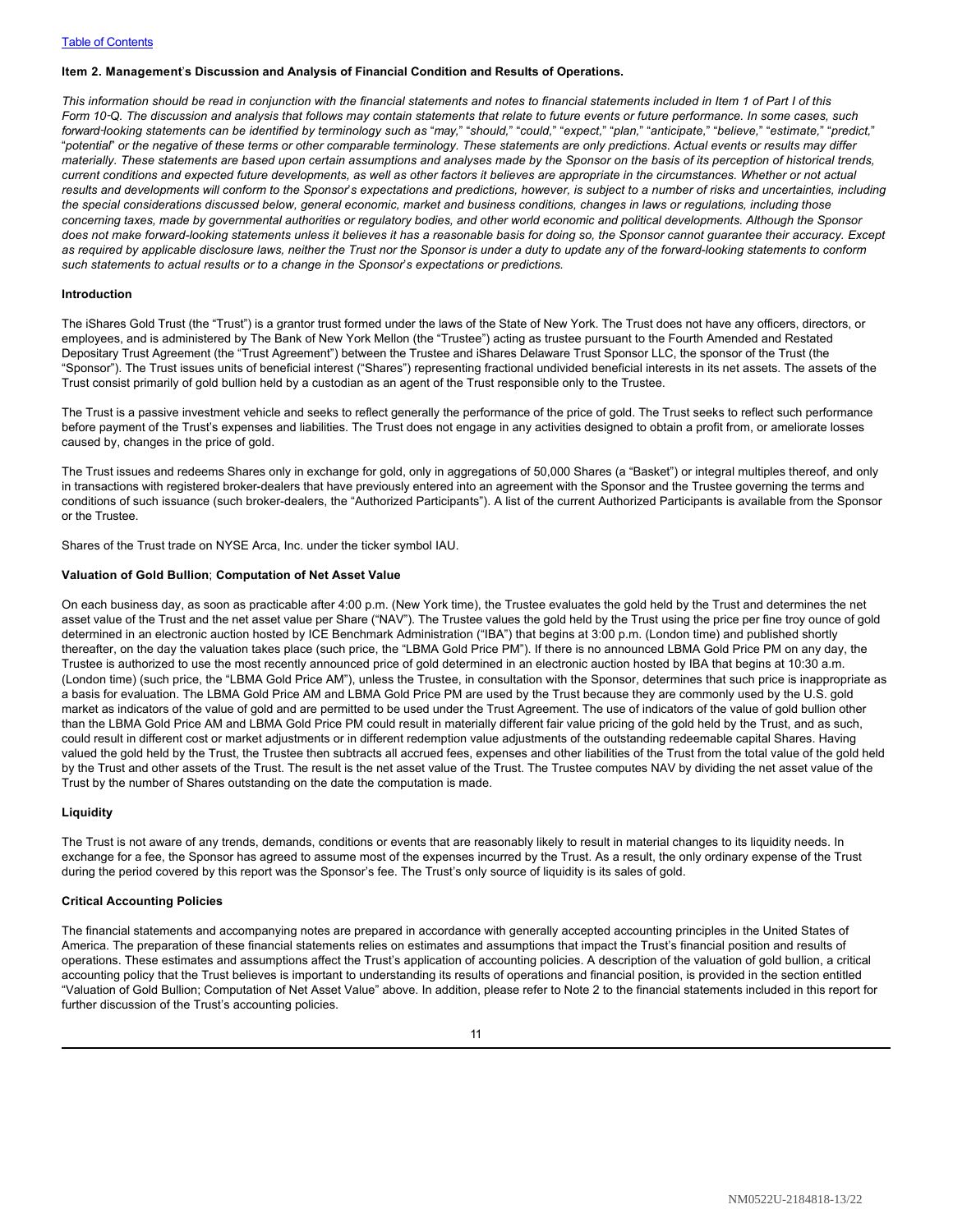## **Results of Operations**

#### *The Quarter Ended March 31, 2021*

The Trust's net asset value fell from \$31,918,269,136 at December 31, 2020 to \$27,393,007,009 at March 31, 2021, a 14.18% decrease. The decrease in the Trust's net asset value resulted primarily from a decline in the price of gold, which fell 10.58% from \$1,891.10 (LBMA Gold Price AM) at December 31, 2020 to \$1,691.05 (LBMA Gold Price PM) at March 31, 2021. The Trust's net asset value was also affected by a decrease in the number of outstanding Shares, which fell from 1,770,450,000 Shares at December 31, 2020 to 1,700,250,000 Shares at March 31, 2021, a consequence of 30,450,000 Shares (609 Baskets) being created and 100,650,000 Shares (2,013 Baskets) being redeemed during the quarter.

The 10.65% decrease in the Trust's NAV from \$18.03 at December 31, 2020 to \$16.11 at March 31, 2021 is directly related to the 10.58% decrease in the price of gold.

The Trust's NAV decreased slightly more than the price of gold on a percentage basis due to the Sponsor's fees, which were \$18,536,656 for the quarter, or 0.06% of the Trust's average weighted assets of \$30,020,525,411 during the quarter. The NAV of \$18.52 on January 04, 2021 was the highest during the quarter, compared with a low during the quarter of \$16.04 on March 30, 2021.

Net decrease in net assets resulting from operations for the quarter ended March 31, 2021 was \$3,379,092,041, resulting from an unrealized loss on investment in gold bullion of \$3,618,692,332, a net realized gain of \$254,372,227 on gold distributed for the redemption of Shares and a net realized gain of \$3,764,720 from gold bullion sold to pay expenses during the quarter, and a net investment loss of \$18,536,656. Other than the Sponsor's fees of \$18,536,656, the Trust had no expenses during the quarter.

#### <span id="page-13-0"></span>**Item 3. Quantitative and Qualitative Disclosures About Market Risk.**

Not applicable.

#### <span id="page-13-1"></span>**Item 4. Controls and Procedures.**

The duly authorized officers of the Sponsor performing functions equivalent to those a principal executive officer and principal financial officer of the Trust would perform if the Trust had any officers, with the participation of the Trustee, have evaluated the effectiveness of the Trust's disclosure controls and procedures, and have concluded that the disclosure controls and procedures of the Trust were effective as of the end of the period covered by this report to provide reasonable assurance that information required to be disclosed in the reports that the Trust files or submits under the Securities Exchange Act of 1934, as amended, is recorded, processed, summarized and reported, within the time periods specified in the applicable rules and forms, and that it is accumulated and communicated to the duly authorized officers of the Sponsor performing functions equivalent to those a principal executive officer and principal financial officer of the Trust would perform if the Trust had any officers, as appropriate to allow timely decisions regarding required disclosure.

There are inherent limitations to the effectiveness of any system of disclosure controls and procedures, including the possibility of human error and the circumvention or overriding of the controls and procedures.

There were no changes in the Trust's internal control over financial reporting that occurred during the period covered by this report that have materially affected, or are reasonably likely to materially affect, the Trust's internal control over financial reporting.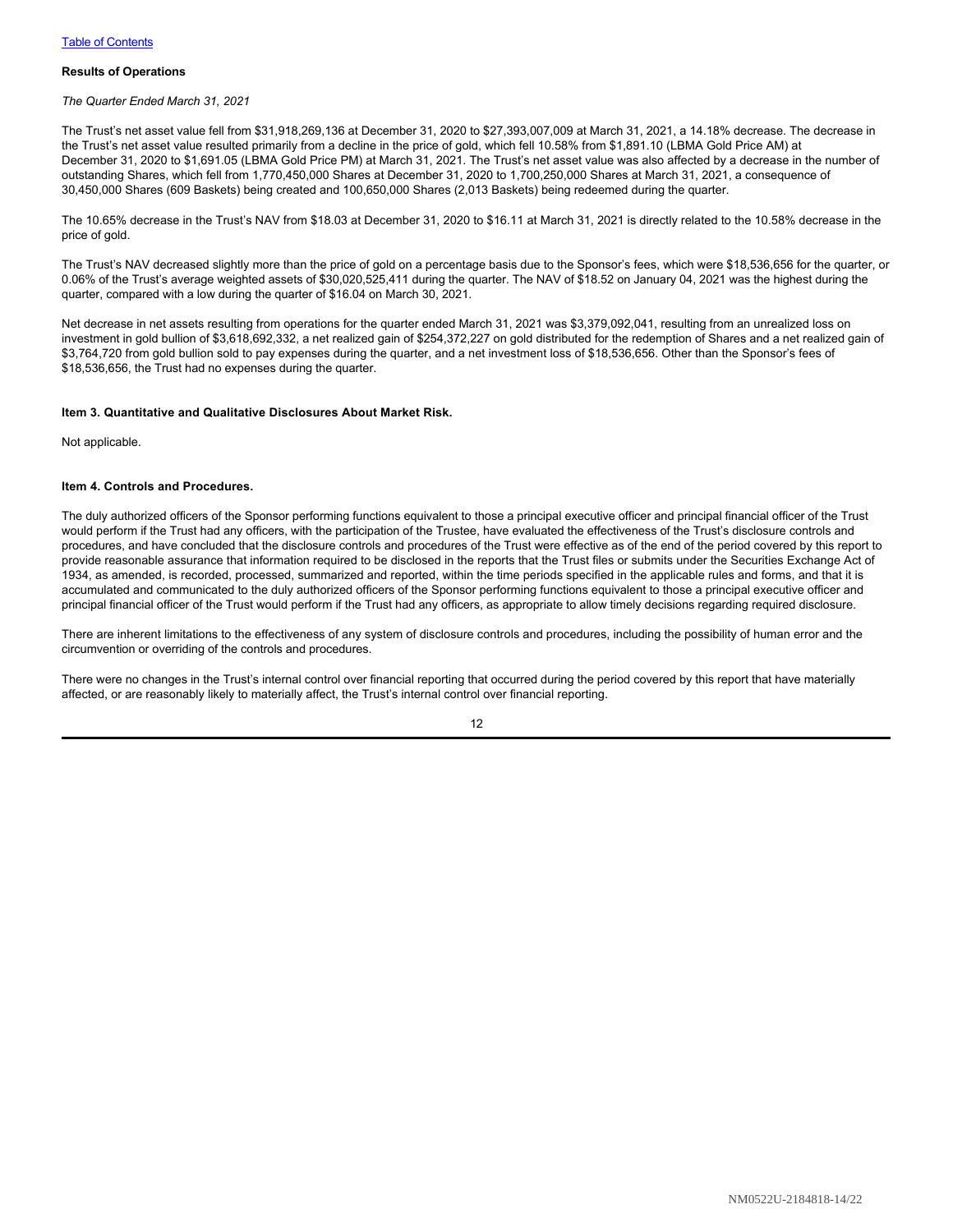# <span id="page-14-1"></span><span id="page-14-0"></span>**Item 1. Legal Proceedings.**

None.

## <span id="page-14-2"></span>**Item 1A. Risk Factors**

There have been no material changes to the Risk Factors last reported under Part I, Item 1A of the registrant's Annual Report on Form 10-K for the year ended December 31, 2020, filed with the Securities and Exchange Commission on March 1, 2021.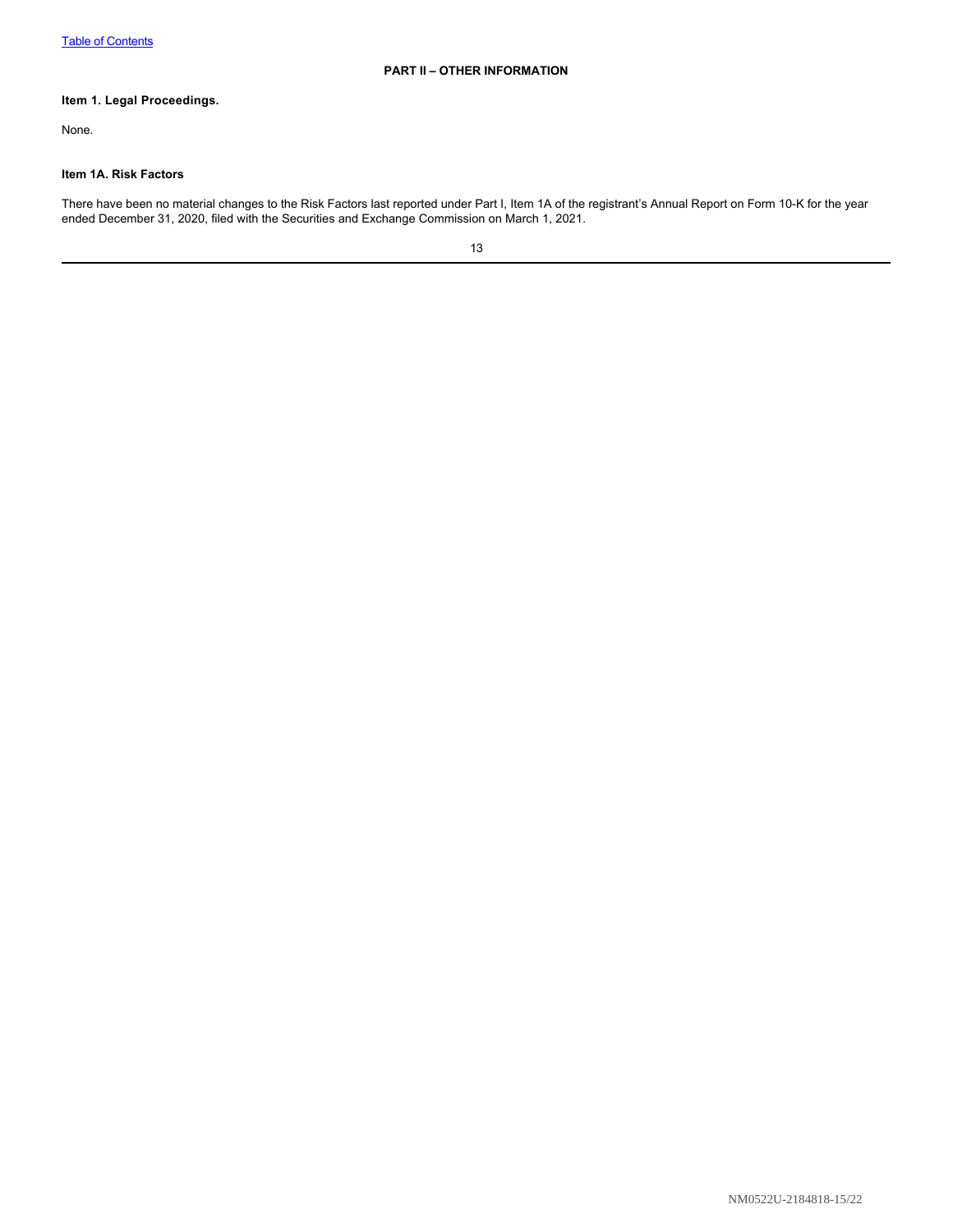# **[Table of Contents](#page-1-0)**

# <span id="page-15-0"></span>**Item 2. Unregistered Sales of Equity Securities and Use of Proceeds**

a) None.

b) Not applicable.

c) 100,650,000 Shares (2,013 Baskets) were redeemed during the quarter ended March 31, 2021.

| Period               | <b>Total Number of Shares</b><br>Redeemed | <b>Average Ounces of</b><br><b>Gold Paid Per Share</b> |        |
|----------------------|-------------------------------------------|--------------------------------------------------------|--------|
| 01/01/21 to 01/31/21 | 12,300,000                                |                                                        | 0.0095 |
| 02/01/21 to 02/28/21 | 28.900.000                                |                                                        | 0.0095 |
| 03/01/21 to 03/31/21 | 59.450.000                                |                                                        | 0.0095 |
| Total                | 100,650,000                               | \$                                                     | 0.0095 |

# <span id="page-15-1"></span>**Item 3. Defaults Upon Senior Securities**

None.

# <span id="page-15-2"></span>**Item 4. Mine Safety Disclosures.**

Not applicable.

## <span id="page-15-3"></span>**Item 5. Other Information.**

Not applicable.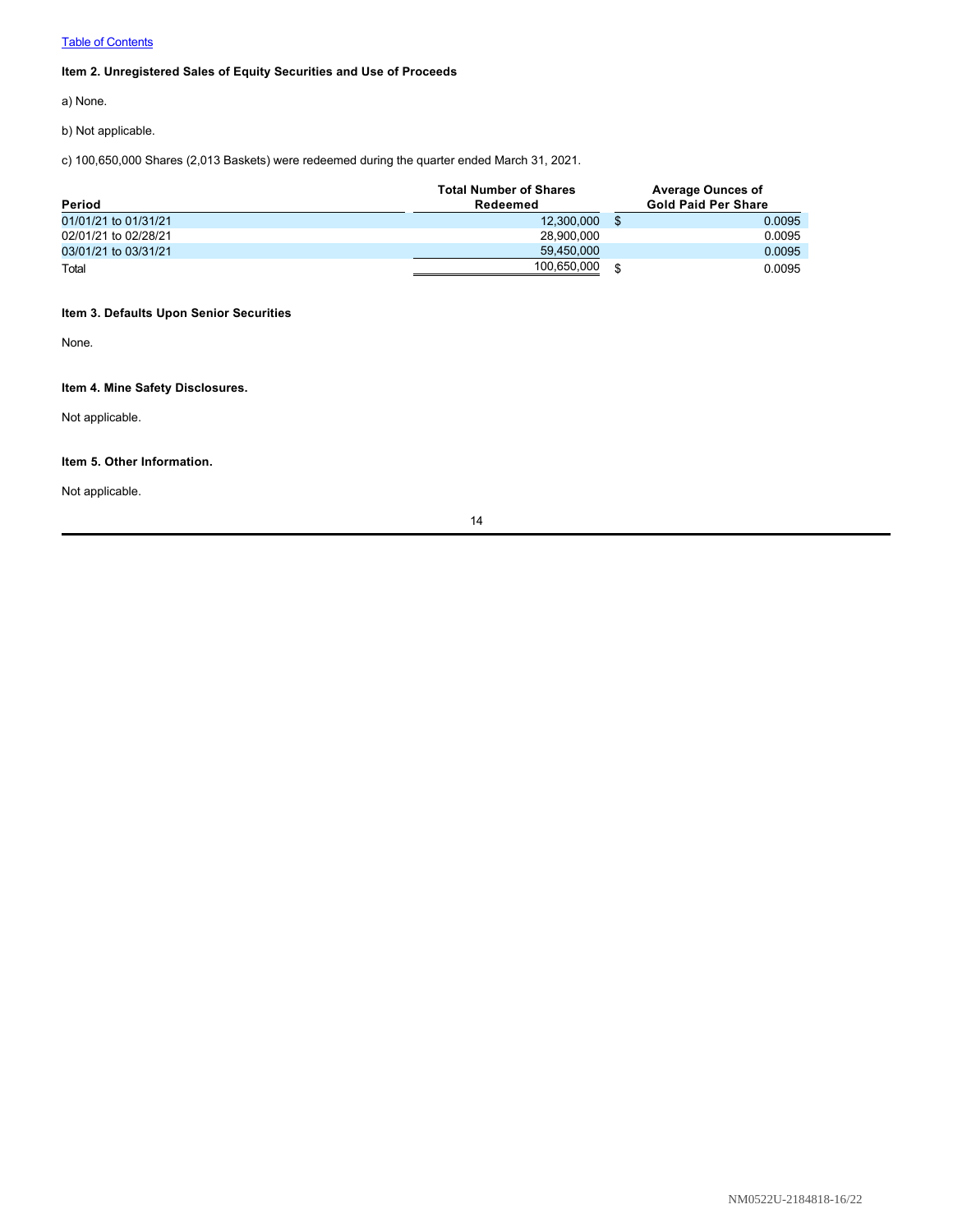# **[Table of Contents](#page-1-0)**

# <span id="page-16-0"></span>**Item 6. Exhibits**

| <b>Exhibit No.</b> | <b>Description</b>                                                                                                                                                                                                                                                                        |
|--------------------|-------------------------------------------------------------------------------------------------------------------------------------------------------------------------------------------------------------------------------------------------------------------------------------------|
| 4.1                | Fourth Amended and Restated Depositary Trust Agreement is incorporated by reference to Exhibit 4.1 of the Current Report on Form 8-K<br>filed by the Registrant on December 22, 2016                                                                                                      |
| 4.2                | Standard Terms for Authorized Participant Agreements is incorporated by reference to Exhibit 4.2 of the Current Report on Form 8-K filed<br>by the Registrant on December 22, 2016                                                                                                        |
| 10.1               | Second Amended and Restated Custodian Agreement between The Bank of New York Mellon and JPMorgan Chase Bank N.A., London<br>branch is incorporated by reference to Exhibit 10.1 of the Current Report on Form 8-K filed by the Registrant on December 22, 2016                            |
| 10.2               | Amendment Agreement to Second Amended and Restated Custodian Agreement between The Bank of New York Mellon and JP Morgan<br>Chase Bank N.A., London branch is incorporated by reference to Exhibit 10.2 to the Quarterly Report on Form 10-Q filed by the Registrant<br>on August 5, 2020 |
| 10.3               | Sub-license Agreement is incorporated by reference to Exhibit 10.2 of the Amendment No. 1 to Annual Report on Form 10-K filed by the<br><b>Registrant on November 12, 2008</b>                                                                                                            |
| 31.1               | Certification by Principal Executive Officer Pursuant to Section 302 of the Sarbanes-Oxley Act of 2002                                                                                                                                                                                    |
| 31.2               | Certification by Principal Financial Officer Pursuant to Section 302 of the Sarbanes-Oxley Act of 2002                                                                                                                                                                                    |
| 32.1               | Certification by Principal Executive Officer Pursuant to 18 U.S.C. Section 1350, as Adopted Pursuant to Section 906 of the<br>Sarbanes-Oxley Act of 2002                                                                                                                                  |
| 32.2               | Certification by Principal Financial Officer Pursuant to 18 U.S.C. Section 1350, as Adopted Pursuant to Section 906 of the<br>Sarbanes-Oxley Act of 2002                                                                                                                                  |
| 101.INS            | Inline XBRL Instance Document - the instance document does not appear in the Interactive Data File because its XBRL tags are<br>embedded within the Inline XBRL document.                                                                                                                 |
| 101.SCH            | Inline XBRL Taxonomy Extension Schema Document                                                                                                                                                                                                                                            |
| 101.CAL            | Inline XBRL Taxonomy Extension Calculation Linkbase Document                                                                                                                                                                                                                              |
| 101.DEF            | Inline XBRL Taxonomy Extension Definition Linkbase Document                                                                                                                                                                                                                               |
| 101.LAB            | Inline XBRL Taxonomy Extension Label Linkbase Document                                                                                                                                                                                                                                    |
| 101.PRE            | Inline XBRL Taxonomy Extension Presentation Linkbase Document                                                                                                                                                                                                                             |
| 104                | Cover Page Interactive Data File included as Exhibit 101 (embedded within the Inline XBRL document)                                                                                                                                                                                       |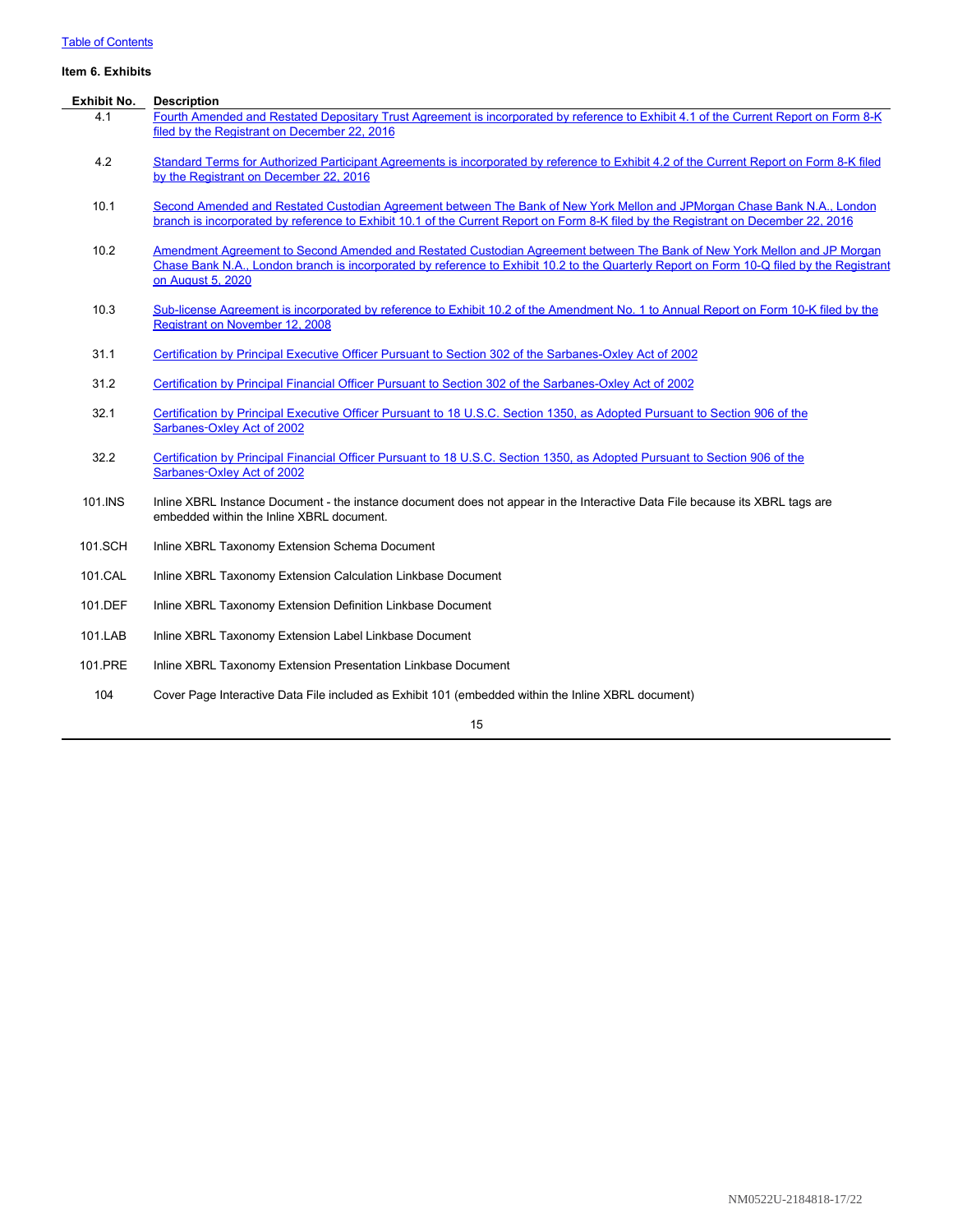### <span id="page-17-0"></span>**SIGNATURES**

Pursuant to the requirements of the Securities Exchange Act of 1934, the registrant has duly caused this report to be signed on its behalf by the undersigned in the capacities\* indicated thereunto duly authorized.

iShares Delaware Trust Sponsor LLC, Sponsor of the iShares Gold Trust (registrant)

/s/ Paul Lohrey **Paul Lohrey Director, President and Chief Executive Officer (Principal executive officer)**

Date: May 4, 2021

/s/ Mary Cronin **Mary Cronin Director and Chief Financial Officer (Principal financial and accounting officer)**

Date: May 4, 2021

The registrant is a trust and the persons are signing in their respective capacities as officers of iShares Delaware Trust Sponsor LLC, the Sponsor of the registrant.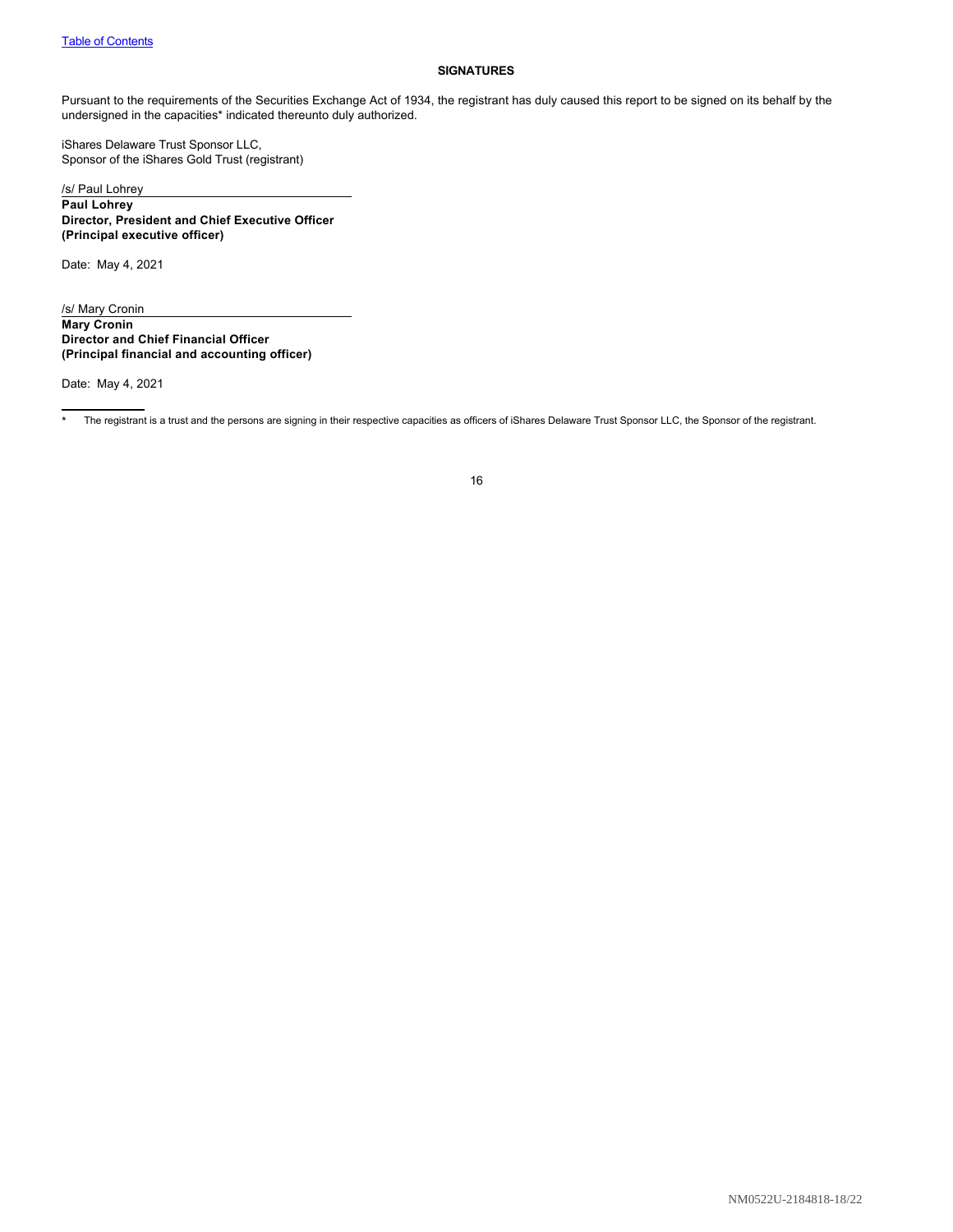<span id="page-18-0"></span>I, Paul Lohrey, certify that:

- 1. I have reviewed this report on Form 10-Q of iShares Gold Trust;
- 2. Based on my knowledge, this report does not contain any untrue statement of a material fact or omit to state a material fact necessary to make the statements made, in light of the circumstances under which such statements were made, not misleading with respect to the period covered by this report;
- 3. Based on my knowledge, the financial statements, and other financial information included in this report, fairly present in all material respects the financial condition, results of operations and cash flows of the registrant as of, and for, the periods presented in this report;
- 4. The registrant's other certifying officer and I are responsible for establishing and maintaining disclosure controls and procedures (as defined in Exchange Act Rules 13a-15(e) and 15d-15(e)) and internal control over financial reporting (as defined in Exchange Act Rules 13a-15(f) and 15d‑15(f)) for the registrant and have:
	- a) Designed such disclosure controls and procedures, or caused such disclosure controls and procedures to be designed under our supervision, to ensure that material information relating to the registrant, including its consolidated subsidiaries, is made known to us by others within those entities, particularly during the period in which this report is being prepared;
	- b) Designed such internal control over financial reporting, or caused such internal control over financial reporting to be designed under our supervision, to provide reasonable assurance regarding the reliability of financial reporting and the preparation of financial statements for external purposes in accordance with generally accepted accounting principles;
	- c) Evaluated the effectiveness of the registrant's disclosure controls and procedures and presented in this report our conclusions about the effectiveness of the disclosure controls and procedures, as of the end of the period covered by this report based on such evaluation; and
	- d) Disclosed in this report any change in the registrant's internal control over financial reporting that occurred during the registrant's most recent fiscal quarter (the registrant's fourth fiscal quarter in the case of an annual report) that has materially affected, or is reasonably likely to materially affect, the registrant's internal control over financial reporting; and
- 5. The registrant's other certifying officer and I have disclosed, based on our most recent evaluation of internal control over financial reporting, to the registrant's auditors and the audit committee of the registrant's board of directors (or persons performing the equivalent functions):
	- a) All significant deficiencies and material weaknesses in the design or operation of internal control over financial reporting which are reasonably likely to adversely affect the registrant's ability to record, process, summarize, and report financial information; and
	- b) Any fraud, whether or not material, that involves management or other employees who have a significant role in the registrant's internal control over financial reporting.

Date: May 4, 2021

/s/ Paul Lohrey **Paul Lohrey President and Chief Executive Officer (Principal executive officer)**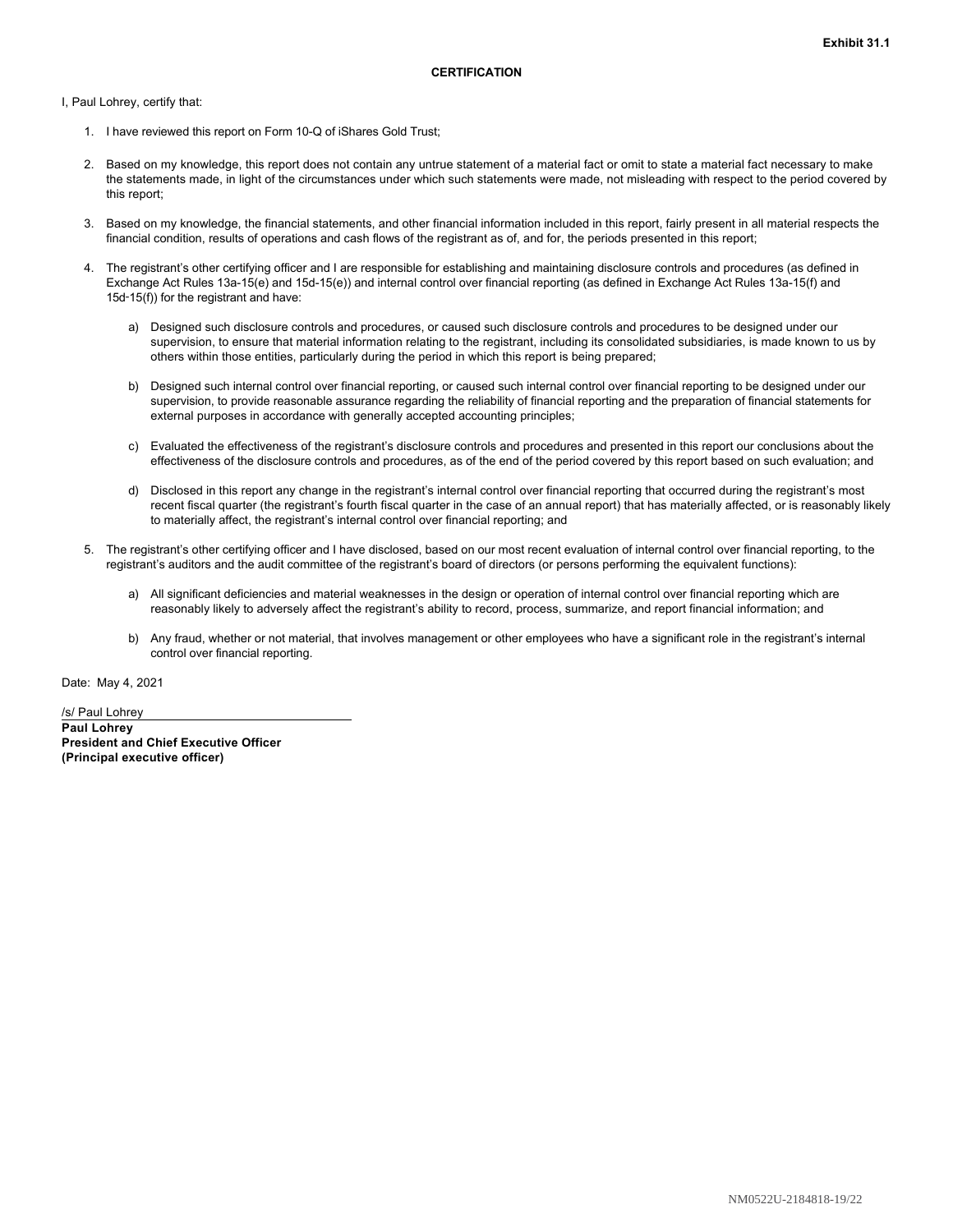<span id="page-19-0"></span>I, Mary Cronin, certify that:

- 1. I have reviewed this report on Form 10-Q of iShares Gold Trust;
- 2. Based on my knowledge, this report does not contain any untrue statement of a material fact or omit to state a material fact necessary to make the statements made, in light of the circumstances under which such statements were made, not misleading with respect to the period covered by this report;
- 3. Based on my knowledge, the financial statements, and other financial information included in this report, fairly present in all material respects the financial condition, results of operations and cash flows of the registrant as of, and for, the periods presented in this report;
- 4. The registrant's other certifying officer and I are responsible for establishing and maintaining disclosure controls and procedures (as defined in Exchange Act Rules 13a-15(e) and 15d-15(e)) and internal control over financial reporting (as defined in Exchange Act Rules 13a-15(f) and 15d‑15(f)) for the registrant and have:
	- a) Designed such disclosure controls and procedures, or caused such disclosure controls and procedures to be designed under our supervision, to ensure that material information relating to the registrant, including its consolidated subsidiaries, is made known to us by others within those entities, particularly during the period in which this report is being prepared;
	- b) Designed such internal control over financial reporting, or caused such internal control over financial reporting to be designed under our supervision, to provide reasonable assurance regarding the reliability of financial reporting and the preparation of financial statements for external purposes in accordance with generally accepted accounting principles;
	- c) Evaluated the effectiveness of the registrant's disclosure controls and procedures and presented in this report our conclusions about the effectiveness of the disclosure controls and procedures, as of the end of the period covered by this report based on such evaluation; and
	- d) Disclosed in this report any change in the registrant's internal control over financial reporting that occurred during the registrant's most recent fiscal quarter (the registrant's fourth fiscal quarter in the case of an annual report) that has materially affected, or is reasonably likely to materially affect, the registrant's internal control over financial reporting; and
- 5. The registrant's other certifying officer and I have disclosed, based on our most recent evaluation of internal control over financial reporting, to the registrant's auditors and the audit committee of the registrant's board of directors (or persons performing the equivalent functions):
	- a) All significant deficiencies and material weaknesses in the design or operation of internal control over financial reporting which are reasonably likely to adversely affect the registrant's ability to record, process, summarize, and report financial information; and
	- b) Any fraud, whether or not material, that involves management or other employees who have a significant role in the registrant's internal control over financial reporting.

Date: May 4, 2021

/s/ Mary Cronin **Mary Cronin Director and Chief Financial Officer (Principal financial officer)**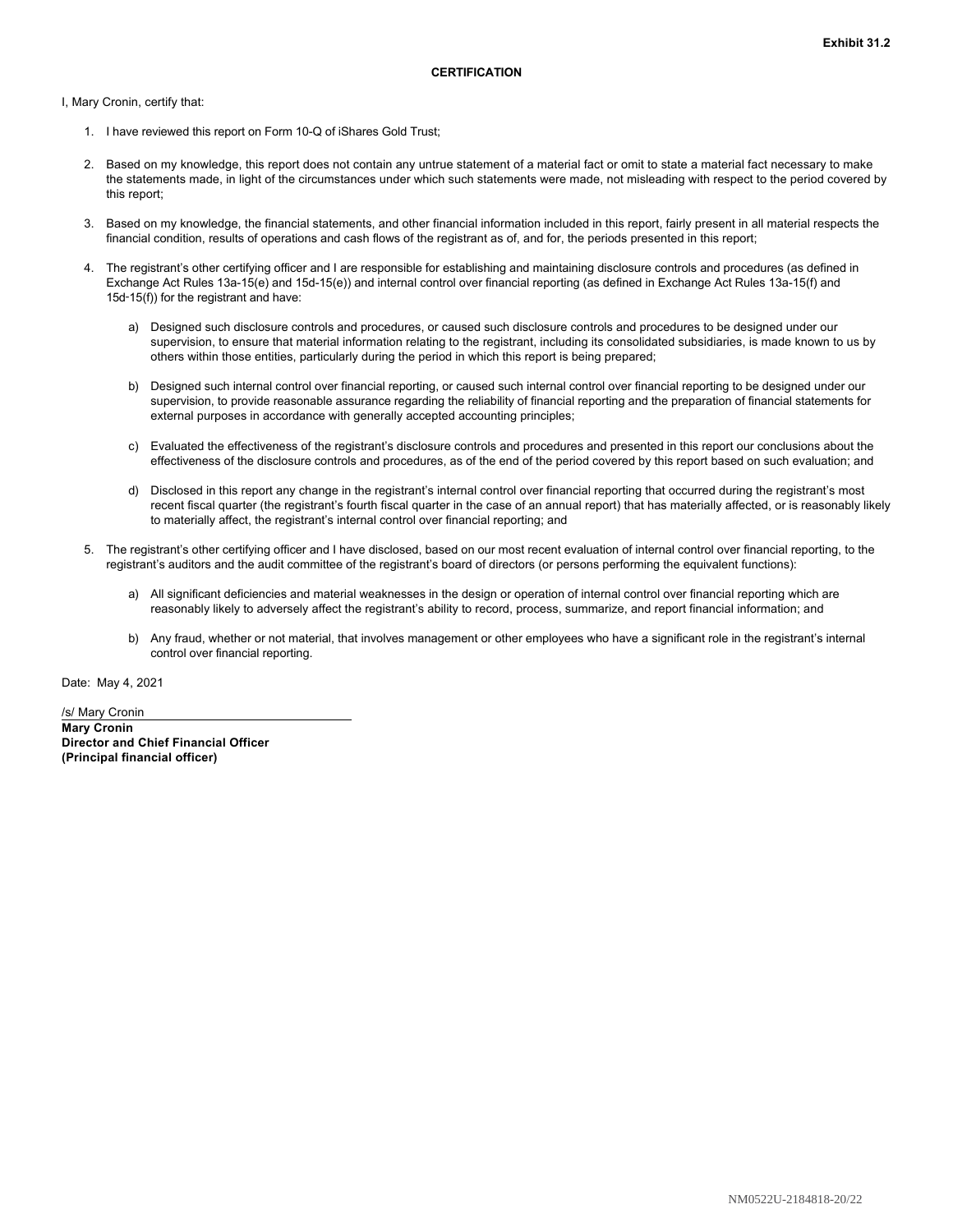### <span id="page-20-0"></span>**Certification Pursuant to 18 U.S.C. Section 1350, as Adopted Pursuant to Section 906 of the Sarbanes-Oxley Act of 2002**

In connection with the Quarterly Report of iShares Gold Trust (the "Trust") on Form 10-Q for the period ended March 31, 2021 as filed with the Securities and Exchange Commission on the date hereof (the "Report"), I, Paul Lohrey, Chief Executive Officer of iShares Delaware Trust Sponsor LLC, the Sponsor of the Trust, certify, pursuant to 18 U.S.C. Section 1350, as adopted pursuant to Section 906 of the Sarbanes-Oxley Act of 2002, that:

- 1. The Report fully complies with the requirements of Section 13(a) or 15(d) of the Securities Exchange Act of 1934, as amended; and
- 2. The information contained in the Report fairly presents, in all material respects, the financial condition and results of operations of the Trust.

It is not intended that this statement be deemed to be filed for purposes of the Securities Exchange Act of 1934.

Date: May 4, 2021

/s/ Paul Lohrey **Paul Lohrey\* President and Chief Executive Officer (Principal executive officer)**

The registrant is a trust and Mr. Lohrey is signing in his capacity as an officer of iShares Delaware Trust Sponsor LLC, the Sponsor of the registrant.